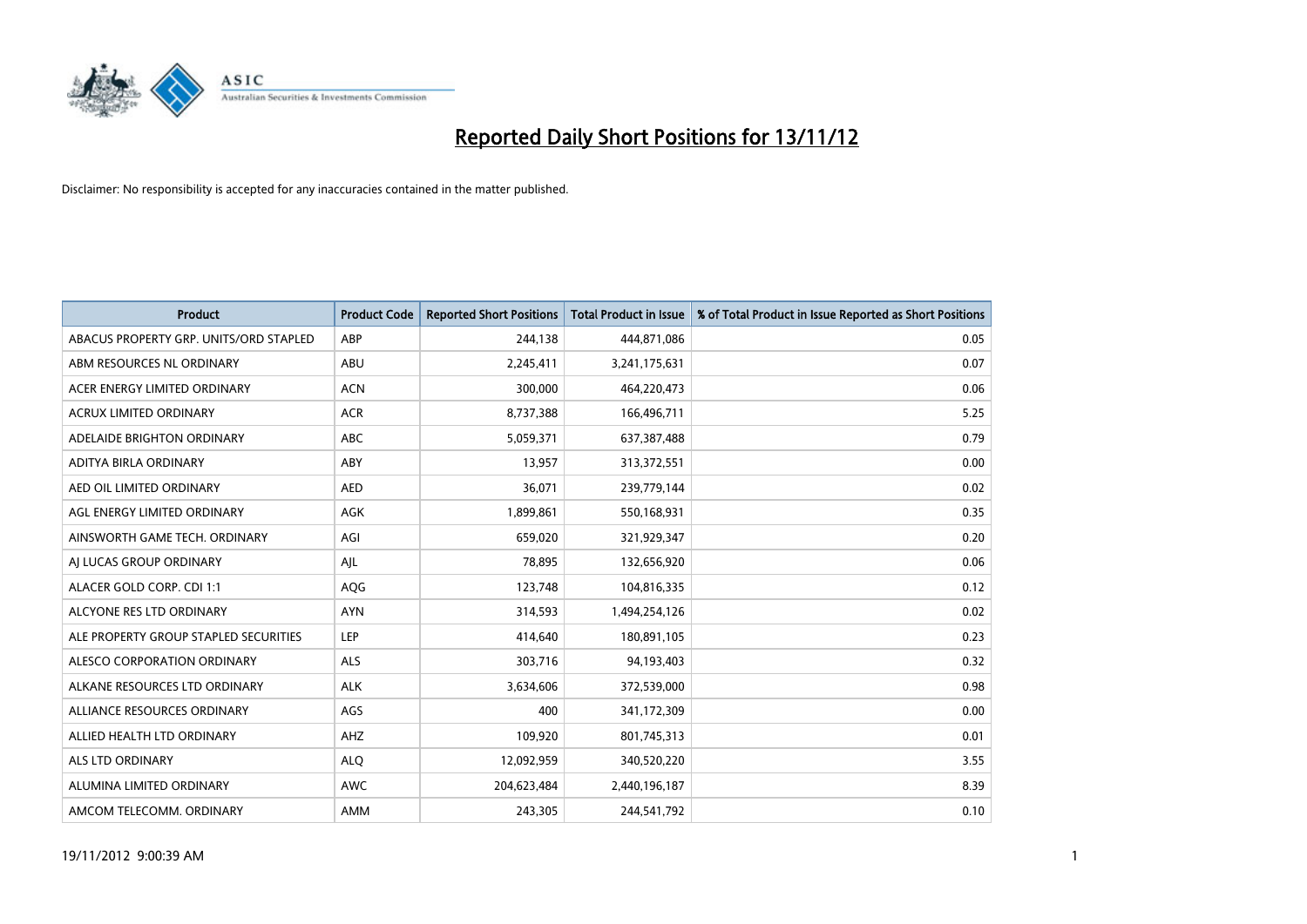

| <b>Product</b>                          | <b>Product Code</b> | <b>Reported Short Positions</b> | <b>Total Product in Issue</b> | % of Total Product in Issue Reported as Short Positions |
|-----------------------------------------|---------------------|---------------------------------|-------------------------------|---------------------------------------------------------|
| AMCOR LIMITED ORDINARY                  | <b>AMC</b>          | 3,329,592                       | 1,206,684,923                 | 0.28                                                    |
| AMP LIMITED ORDINARY                    | AMP                 | 9,113,845                       | 2,930,423,546                 | 0.31                                                    |
| AMPELLA MINING ORDINARY                 | <b>AMX</b>          | 5,752,293                       | 247,500,493                   | 2.32                                                    |
| ANGLOGOLD ASHANTI CDI 5:1               | AGG                 | 500                             | 89,207,765                    | 0.00                                                    |
| ANSELL LIMITED ORDINARY                 | <b>ANN</b>          | 4,303,542                       | 130,768,652                   | 3.29                                                    |
| ANTARES ENERGY LTD ORDINARY             | <b>AZZ</b>          | 578,676                         | 257,000,000                   | 0.23                                                    |
| ANZ BANKING GRP LTD ORDINARY            | ANZ                 | 13,895,872                      | 2,717,478,378                 | 0.51                                                    |
| APA GROUP STAPLED SECURITIES            | <b>APA</b>          | 13,702,630                      | 796,398,316                   | 1.72                                                    |
| APN NEWS & MEDIA ORDINARY               | <b>APN</b>          | 12,924,547                      | 661,526,586                   | 1.95                                                    |
| AOUARIUS PLATINUM. ORDINARY             | <b>AOP</b>          | 14,760,921                      | 486,851,336                   | 3.03                                                    |
| AQUILA RESOURCES ORDINARY               | <b>AQA</b>          | 8,235,964                       | 411,804,442                   | 2.00                                                    |
| ARAFURA RESOURCE LTD ORDINARY           | ARU                 | 4,287,918                       | 396,004,144                   | 1.08                                                    |
| ARB CORPORATION ORDINARY                | <b>ARP</b>          | 34,102                          | 72,481,302                    | 0.05                                                    |
| ARDENT LEISURE GROUP STAPLED SECURITIES | AAD                 | 108.626                         | 397,774,513                   | 0.03                                                    |
| ARGO INVESTMENTS ORDINARY               | <b>ARG</b>          | 163                             | 628,781,353                   | 0.00                                                    |
| ARISTOCRAT LEISURE ORDINARY             | <b>ALL</b>          | 18,158,141                      | 551,418,047                   | 3.29                                                    |
| ARRIUM LTD ORDINARY                     | ARI                 | 9,549,390                       | 1,351,527,328                 | 0.71                                                    |
| ASCIANO LIMITED ORDINARY                | <b>AIO</b>          | 3,644,246                       | 975,385,664                   | 0.37                                                    |
| ASG GROUP LIMITED ORDINARY              | <b>ASZ</b>          | 3,106,678                       | 182,756,104                   | 1.70                                                    |
| ASPEN GROUP ORD/UNITS STAPLED           | <b>APZ</b>          | 75,957                          | 1,197,188,521                 | 0.01                                                    |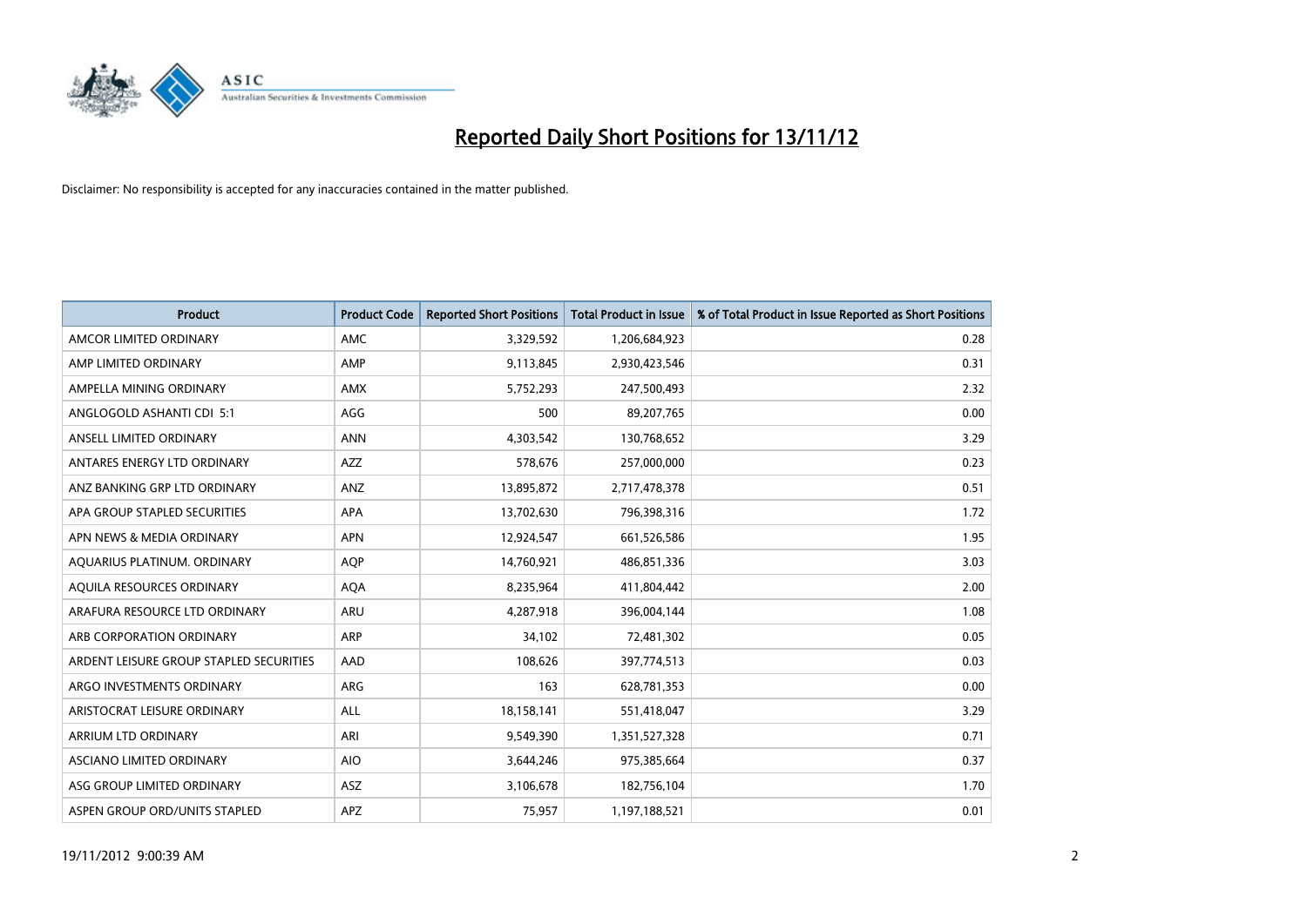

| <b>Product</b>                          | <b>Product Code</b> | <b>Reported Short Positions</b> | <b>Total Product in Issue</b> | % of Total Product in Issue Reported as Short Positions |
|-----------------------------------------|---------------------|---------------------------------|-------------------------------|---------------------------------------------------------|
| ASPIRE MINING LTD ORDINARY              | <b>AKM</b>          | 438,403                         | 620,594,556                   | 0.07                                                    |
| ASTRO JAP PROP GROUP STAPLED SECURITIES | AJA                 | 1,918                           | 58,445,002                    | 0.00                                                    |
| ASX LIMITED ORDINARY                    | <b>ASX</b>          | 3,495,824                       | 175,136,729                   | 2.00                                                    |
| ATLAS IRON LIMITED ORDINARY             | AGO                 | 11,462,317                      | 904,805,993                   | 1.27                                                    |
| <b>AURORA OIL &amp; GAS ORDINARY</b>    | <b>AUT</b>          | 5,002,375                       | 447,885,778                   | 1.12                                                    |
| AUSDRILL LIMITED ORDINARY               | <b>ASL</b>          | 6,153,785                       | 309,218,627                   | 1.99                                                    |
| AUSENCO LIMITED ORDINARY                | AAX                 | 939,311                         | 123,872,665                   | 0.76                                                    |
| <b>AUSTAL LIMITED ORDINARY</b>          | ASB                 | 380,011                         | 190,674,573                   | 0.20                                                    |
| AUSTIN ENGINEERING ORDINARY             | <b>ANG</b>          | 370,003                         | 72,314,403                    | 0.51                                                    |
| AUSTRALAND PROPERTY STAPLED SECURITY    | <b>ALZ</b>          | 470,493                         | 576,846,597                   | 0.08                                                    |
| AUSTRALIAN AGRICULT. ORDINARY           | <b>AAC</b>          | 648,931                         | 312,905,085                   | 0.21                                                    |
| AUSTRALIAN INFRASTR. UNITS/ORDINARY     | <b>AIX</b>          | 1,026,889                       | 620,733,944                   | 0.17                                                    |
| AUSTRALIAN PHARM. ORDINARY              | API                 | 213,238                         | 488,115,883                   | 0.04                                                    |
| AVIENNINGS LIMITED ORDINARY             | AVI                 | 175,000                         | 274,588,694                   | 0.06                                                    |
| AWE LIMITED ORDINARY                    | <b>AWE</b>          | 3,237,196                       | 522,116,985                   | 0.62                                                    |
| AZIMUTH RES LTD ORDINARY                | <b>AZH</b>          | 1,196,349                       | 419,864,886                   | 0.28                                                    |
| BANDANNA ENERGY ORDINARY                | <b>BND</b>          | 10,571,560                      | 528,481,199                   | 2.00                                                    |
| BANK OF QUEENSLAND. ORDINARY            | <b>BOQ</b>          | 9,187,492                       | 308,797,224                   | 2.98                                                    |
| <b>BASE RES LIMITED ORDINARY</b>        | <b>BSE</b>          | 463,722                         | 560,440,029                   | 0.08                                                    |
| <b>BATHURST RESOURCES ORDINARY</b>      | <b>BTU</b>          | 39,461,918                      | 697,247,997                   | 5.66                                                    |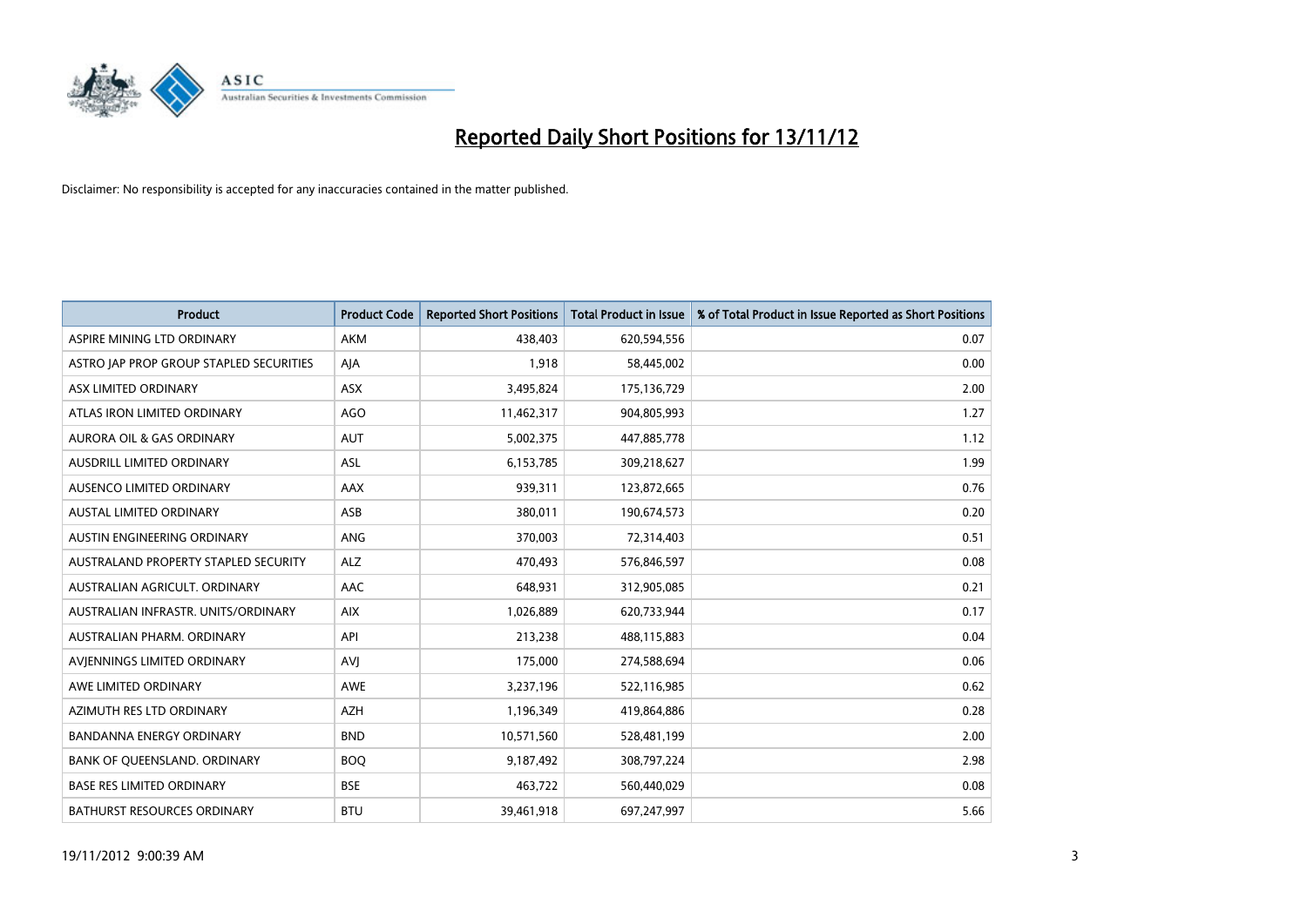

| <b>Product</b>                       | <b>Product Code</b> | <b>Reported Short Positions</b> | <b>Total Product in Issue</b> | % of Total Product in Issue Reported as Short Positions |
|--------------------------------------|---------------------|---------------------------------|-------------------------------|---------------------------------------------------------|
| <b>BC IRON LIMITED ORDINARY</b>      | <b>BCI</b>          | 160,040                         | 103,861,000                   | 0.15                                                    |
| <b>BEACH ENERGY LIMITED ORDINARY</b> | <b>BPT</b>          | 25,706,205                      | 1,263,677,572                 | 2.03                                                    |
| BEADELL RESOURCE LTD ORDINARY        | <b>BDR</b>          | 14,329,583                      | 740,204,752                   | 1.94                                                    |
| BENDIGO AND ADELAIDE ORDINARY        | <b>BEN</b>          | 9,213,870                       | 402,290,277                   | 2.29                                                    |
| BERKELEY RESOURCES ORDINARY          | <b>BKY</b>          | 214,356                         | 179,393,273                   | 0.12                                                    |
| BETASHARESCASHETF ETF UNITS          | AAA                 | 70,000                          | 2,000,000                     | 3.50                                                    |
| <b>BHP BILLITON LIMITED ORDINARY</b> | <b>BHP</b>          | 9,199,968                       | 3,211,691,105                 | 0.29                                                    |
| <b>BILLABONG ORDINARY</b>            | <b>BBG</b>          | 7,276,848                       | 478,944,292                   | 1.52                                                    |
| <b>BLACKTHORN RESOURCES ORDINARY</b> | <b>BTR</b>          | 150,206                         | 164,285,950                   | 0.09                                                    |
| <b>BLUESCOPE STEEL LTD ORDINARY</b>  | <b>BSL</b>          | 15,114,133                      | 3,349,185,247                 | 0.45                                                    |
| <b>BOART LONGYEAR ORDINARY</b>       | <b>BLY</b>          | 5,637,162                       | 461,163,412                   | 1.22                                                    |
| BORAL LIMITED. ORDINARY              | <b>BLD</b>          | 53,746,074                      | 766,235,816                   | 7.01                                                    |
| <b>BOUGAINVILLE COPPER ORDINARY</b>  | <b>BOC</b>          | $\mathbf{1}$                    | 401,062,500                   | 0.00                                                    |
| <b>BRADKEN LIMITED ORDINARY</b>      | <b>BKN</b>          | 9,986,023                       | 169,240,662                   | 5.90                                                    |
| <b>BRAMBLES LIMITED ORDINARY</b>     | <b>BXB</b>          | 4,529,996                       | 1,555,257,301                 | 0.29                                                    |
| BREVILLE GROUP LTD ORDINARY          | <b>BRG</b>          | 1,113,677                       | 130,095,322                   | 0.86                                                    |
| <b>BRICKWORKS LIMITED ORDINARY</b>   | <b>BKW</b>          | 93,842                          | 147,818,132                   | 0.06                                                    |
| <b>BROCKMAN MINING LTD ORDINARY</b>  | <b>BCK</b>          | 91,872                          | 7,224,094,327                 | 0.00                                                    |
| BT INVESTMENT MNGMNT ORDINARY        | <b>BTT</b>          | 277,316                         | 268,989,279                   | 0.10                                                    |
| <b>BURU ENERGY ORDINARY</b>          | <b>BRU</b>          | 10,461,541                      | 266,297,599                   | 3.93                                                    |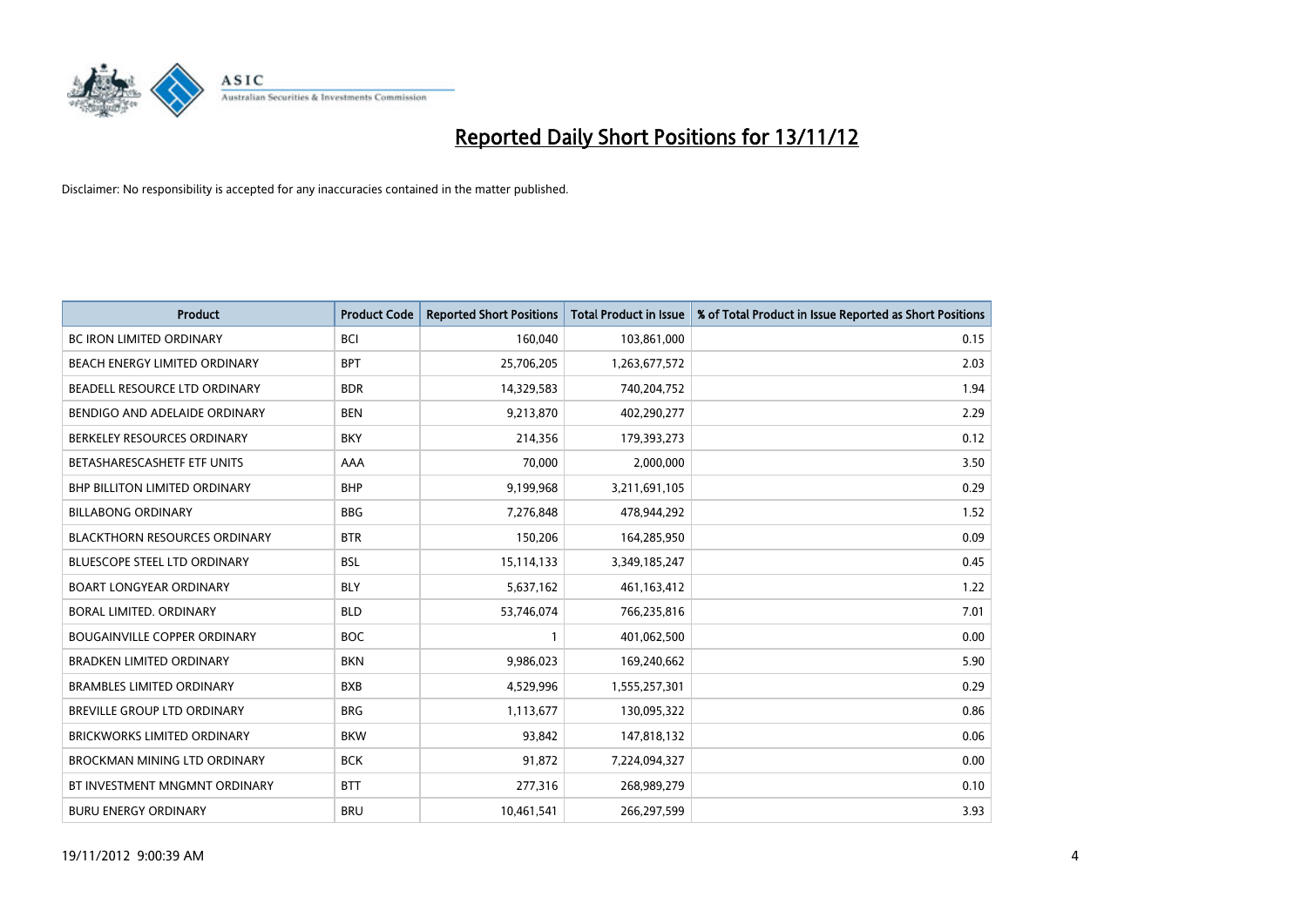

| <b>Product</b>                           | <b>Product Code</b> | <b>Reported Short Positions</b> | <b>Total Product in Issue</b> | % of Total Product in Issue Reported as Short Positions |
|------------------------------------------|---------------------|---------------------------------|-------------------------------|---------------------------------------------------------|
| <b>BWP TRUST ORDINARY UNITS</b>          | <b>BWP</b>          | 3,142,410                       | 533,645,790                   | 0.59                                                    |
| CABCHARGE AUSTRALIA ORDINARY             | CAB                 | 4,744,654                       | 120,430,683                   | 3.94                                                    |
| <b>CALIBRE GROUP LTD ORDINARY</b>        | <b>CGH</b>          | 494,788                         | 307,378,401                   | 0.16                                                    |
| CALTEX AUSTRALIA ORDINARY                | <b>CTX</b>          | 4,098,504                       | 270,000,000                   | 1.52                                                    |
| CAPE LAMBERT RES LTD ORDINARY            | <b>CFE</b>          | 771,587                         | 689,108,792                   | 0.11                                                    |
| CARABELLA RES LTD ORDINARY               | <b>CLR</b>          | 76,079                          | 133,642,797                   | 0.06                                                    |
| <b>CARBON ENERGY ORDINARY</b>            | <b>CNX</b>          | 48.071                          | 776,306,566                   | 0.01                                                    |
| CARDNO LIMITED ORDINARY                  | CDD                 | 5,699,931                       | 139,180,293                   | 4.10                                                    |
| CARNARVON PETROLEUM ORDINARY             | <b>CVN</b>          | 3,626,175                       | 858,516,667                   | 0.42                                                    |
| CARSALES.COM LTD ORDINARY                | <b>CRZ</b>          | 9,860,210                       | 235,162,628                   | 4.19                                                    |
| CEDAR WOODS PROP. ORDINARY               | <b>CWP</b>          | 5,001                           | 73,047,793                    | 0.01                                                    |
| CENTRAL PETROLEUM ORDINARY               | <b>CTP</b>          | 250,000                         | 1,385,977,265                 | 0.02                                                    |
| CENTRO RETAIL AUST ORD/UNIT STAPLED SEC  | <b>CRF</b>          | 2,762,122                       | 1,427,391,696                 | 0.19                                                    |
| <b>CERAMIC FUEL CELLS ORDINARY</b>       | <b>CFU</b>          | 275                             | 1,559,231,320                 | 0.00                                                    |
| CFS RETAIL TRUST GRP STAPLED SECURITIES  | <b>CFX</b>          | 40,065,891                      | 2,828,495,659                 | 1.42                                                    |
| CHALLENGER DIV.PRO. STAPLED UNITS        | <b>CDI</b>          | 4,519                           | 214,101,013                   | 0.00                                                    |
| <b>CHALLENGER INFRAST, STAPLED UNITS</b> | <b>CIF</b>          | 876,762                         | 316,223,785                   | 0.28                                                    |
| <b>CHALLENGER LIMITED ORDINARY</b>       | <b>CGF</b>          | 7,577,600                       | 544,652,710                   | 1.39                                                    |
| CHARTER HALL GROUP STAPLED US PROHIBIT.  | <b>CHC</b>          | 359,928                         | 298,684,347                   | 0.12                                                    |
| <b>CHARTER HALL RETAIL UNITS</b>         | <b>COR</b>          | 845.789                         | 328,614,171                   | 0.26                                                    |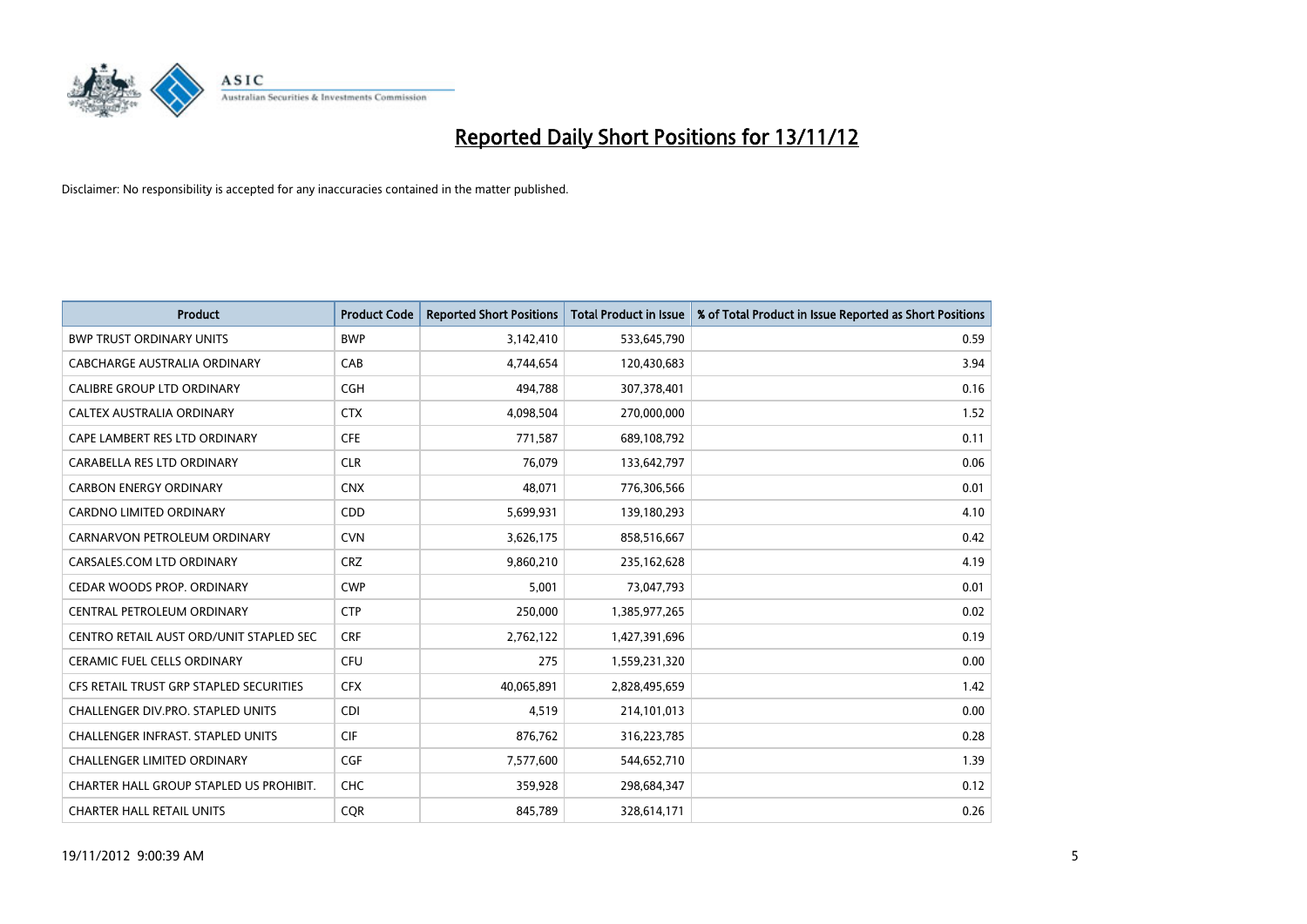

| <b>Product</b>                          | <b>Product Code</b> | <b>Reported Short Positions</b> | <b>Total Product in Issue</b> | % of Total Product in Issue Reported as Short Positions |
|-----------------------------------------|---------------------|---------------------------------|-------------------------------|---------------------------------------------------------|
| <b>CHORUS LIMITED ORDINARY</b>          | <b>CNU</b>          | 983,281                         | 385,082,123                   | 0.26                                                    |
| CITIGOLD CORP LTD ORDINARY              | <b>CTO</b>          | 1,363,288                       | 1,238,622,051                 | 0.11                                                    |
| <b>CLOUGH LIMITED ORDINARY</b>          | <b>CLO</b>          | 125,121                         | 775,217,407                   | 0.02                                                    |
| <b>CNPR GRP UNITS/ORD STAPLED</b>       | <b>CNP</b>          | 2,537                           | 972,414,514                   | 0.00                                                    |
| COAL OF AFRICA LTD ORDINARY             | <b>CZA</b>          | 90,137                          | 800,951,034                   | 0.01                                                    |
| <b>COALSPUR MINES LTD ORDINARY</b>      | CPL                 | 14,372,721                      | 620,729,899                   | 2.32                                                    |
| COCA-COLA AMATIL ORDINARY               | <b>CCL</b>          | 3,562,650                       | 762,133,414                   | 0.47                                                    |
| COCHLEAR LIMITED ORDINARY               | <b>COH</b>          | 4,946,530                       | 57,024,528                    | 8.67                                                    |
| COCKATOO COAL ORDINARY                  | <b>COK</b>          | 15,109,071                      | 1,016,746,908                 | 1.49                                                    |
| <b>CODAN LIMITED ORDINARY</b>           | <b>CDA</b>          | 15,301                          | 176,862,573                   | 0.01                                                    |
| <b>COLLINS FOODS LTD ORDINARY</b>       | <b>CKF</b>          | 23,670                          | 93,000,003                    | 0.03                                                    |
| COMMONWEALTH BANK, ORDINARY             | <b>CBA</b>          | 19,109,081                      | 1,609,180,841                 | 1.19                                                    |
| <b>COMMONWEALTH PROP ORDINARY UNITS</b> | <b>CPA</b>          | 17,252,750                      | 2,347,003,413                 | 0.74                                                    |
| <b>COMPASS RESOURCES ORDINARY</b>       | <b>CMR</b>          | 7,472                           | 1,403,744,100                 | 0.00                                                    |
| <b>COMPUTERSHARE LTD ORDINARY</b>       | <b>CPU</b>          | 10,639,147                      | 555,664,059                   | 1.91                                                    |
| CONTINENTAL COAL LTD ORDINARY           | CCC                 | 983                             | 473,061,772                   | 0.00                                                    |
| <b>COOPER ENERGY LTD ORDINARY</b>       | <b>COE</b>          | 262,205                         | 328,694,257                   | 0.08                                                    |
| <b>CORP TRAVEL LIMITED ORDINARY</b>     | <b>CTD</b>          | 134,863                         | 74,971,020                    | 0.18                                                    |
| <b>CREDIT CORP GROUP ORDINARY</b>       | <b>CCP</b>          | 36,891                          | 45,932,899                    | 0.08                                                    |
| <b>CROMWELL PROP STAPLED SECURITIES</b> | <b>CMW</b>          | 374.870                         | 1,222,114,479                 | 0.03                                                    |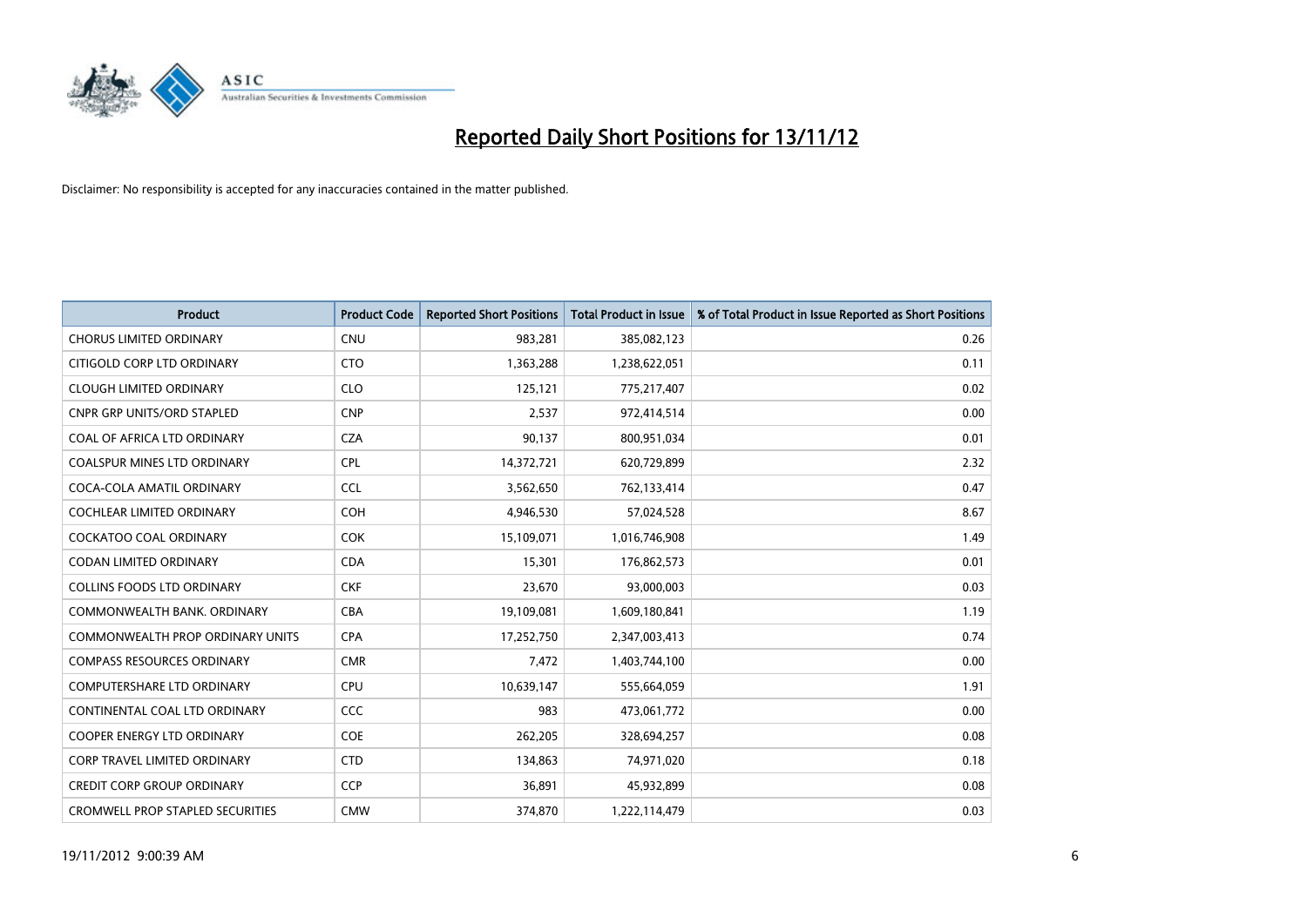

| <b>Product</b>                       | <b>Product Code</b> | <b>Reported Short Positions</b> | <b>Total Product in Issue</b> | % of Total Product in Issue Reported as Short Positions |
|--------------------------------------|---------------------|---------------------------------|-------------------------------|---------------------------------------------------------|
| <b>CROWN LIMITED ORDINARY</b>        | <b>CWN</b>          | 6,321,791                       | 728,394,185                   | 0.87                                                    |
| <b>CSG LIMITED ORDINARY</b>          | CSV                 | 911,861                         | 282,567,499                   | 0.32                                                    |
| <b>CSL LIMITED ORDINARY</b>          | <b>CSL</b>          | 2,928,213                       | 502,281,464                   | 0.58                                                    |
| <b>CSR LIMITED ORDINARY</b>          | <b>CSR</b>          | 41,273,061                      | 506,000,315                   | 8.16                                                    |
| <b>CUDECO LIMITED ORDINARY</b>       | CDU                 | 3,948,928                       | 188,343,961                   | 2.10                                                    |
| DART ENERGY LTD ORDINARY             | <b>DTE</b>          | 16,894,455                      | 812,965,406                   | 2.08                                                    |
| DAVID JONES LIMITED ORDINARY         | <b>DIS</b>          | 50,936,511                      | 531,788,775                   | 9.58                                                    |
| <b>DECMIL GROUP LIMITED ORDINARY</b> | <b>DCG</b>          | 427,559                         | 168,203,219                   | 0.25                                                    |
| DEVINE LIMITED ORDINARY              | <b>DVN</b>          | 254,481                         | 158,730,556                   | 0.16                                                    |
| DEXUS PROPERTY GROUP STAPLED UNITS   | <b>DXS</b>          | 13,444,065                      | 4,839,024,176                 | 0.28                                                    |
| DISCOVERY METALS LTD ORDINARY        | <b>DML</b>          | 5,075,055                       | 486,986,451                   | 1.04                                                    |
| DORAY MINERALS LTD ORDINARY          | <b>DRM</b>          | 105,000                         | 139,200,101                   | 0.08                                                    |
| DOWNER EDI LIMITED ORDINARY          | <b>DOW</b>          | 11,647,125                      | 429,100,296                   | 2.71                                                    |
| DRILLSEARCH ENERGY ORDINARY          | <b>DLS</b>          | 1,633,880                       | 386,468,803                   | 0.42                                                    |
| DUET GROUP STAPLED US PROHIBIT.      | <b>DUE</b>          | 5,810,346                       | 1,116,638,606                 | 0.52                                                    |
| DULUXGROUP LIMITED ORDINARY          | <b>DLX</b>          | 8,856,441                       | 368,984,902                   | 2.40                                                    |
| ECHO ENTERTAINMENT ORDINARY          | EGP                 | 12,228,219                      | 825,672,730                   | 1.48                                                    |
| <b>ELDERS LIMITED ORDINARY</b>       | <b>ELD</b>          | 17,271,349                      | 448,598,480                   | 3.85                                                    |
| ELEMENTAL MINERALS ORDINARY          | <b>ELM</b>          | 494,494                         | 243,614,280                   | 0.20                                                    |
| ELEMENTOS LIMITED ORDINARY           | <b>ELT</b>          | 16                              | 148,290,347                   | 0.00                                                    |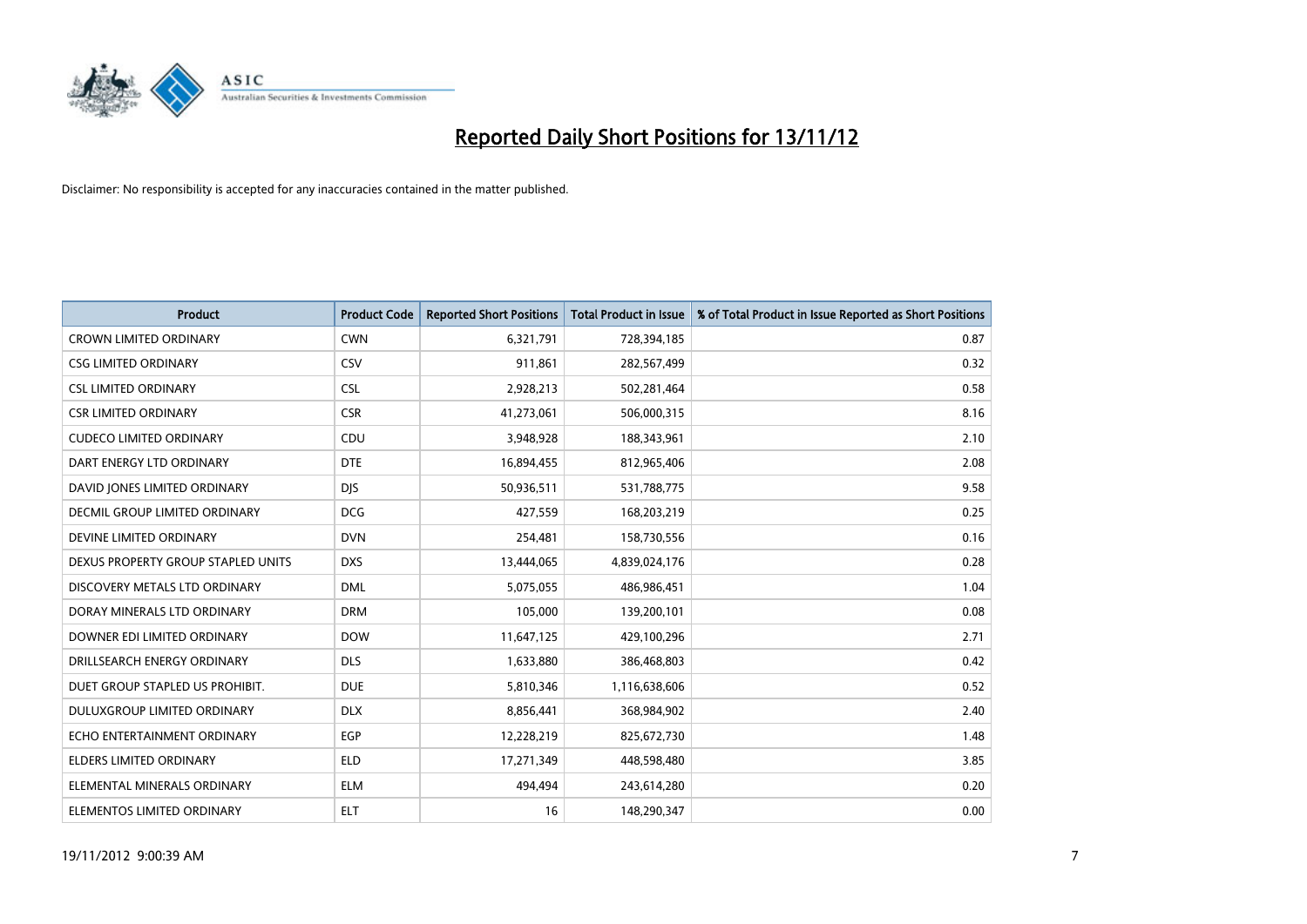

| <b>Product</b>                               | <b>Product Code</b> | <b>Reported Short Positions</b> | <b>Total Product in Issue</b> | % of Total Product in Issue Reported as Short Positions |
|----------------------------------------------|---------------------|---------------------------------|-------------------------------|---------------------------------------------------------|
| <b>EMECO HOLDINGS ORDINARY</b>               | <b>EHL</b>          | 7,016,518                       | 625,904,712                   | 1.12                                                    |
| <b>EMMERSON RESOURCES ORDINARY</b>           | <b>ERM</b>          | 225,135                         | 260,910,213                   | 0.09                                                    |
| <b>ENDEAVOUR MIN CORP CDI 1:1</b>            | <b>EVR</b>          | 210,890                         | 124, 161, 564                 | 0.17                                                    |
| ENERGY RESOURCES ORDINARY 'A'                | ERA                 | 7,354,015                       | 517,725,062                   | 1.42                                                    |
| <b>ENERGY WORLD CORPOR, ORDINARY</b>         | <b>EWC</b>          | 21,769,469                      | 1,734,166,672                 | 1.26                                                    |
| ENVESTRA LIMITED ORDINARY                    | <b>ENV</b>          | 15,720,115                      | 1,603,333,497                 | 0.98                                                    |
| EQUATORIAL RES LTD ORDINARY                  | EQX                 | 143,501                         | 117,235,353                   | 0.12                                                    |
| EVOLUTION MINING LTD ORDINARY                | <b>EVN</b>          | 3,372,071                       | 707,942,989                   | 0.48                                                    |
| FAIRFAX MEDIA LTD ORDINARY                   | <b>FXJ</b>          | 384,810,395                     | 2,351,955,725                 | 16.36                                                   |
| <b>FAR LTD ORDINARY</b>                      | <b>FAR</b>          | 21,000,000                      | 2,499,846,742                 | 0.84                                                    |
| FISHER & PAYKEL H. ORDINARY                  | <b>FPH</b>          | 34,877                          | 538,095,634                   | 0.01                                                    |
| <b>FKP PROPERTY GROUP STAPLED SECURITIES</b> | <b>FKP</b>          | 51,764,347                      | 2,251,016,386                 | 2.30                                                    |
| FLEETWOOD CORP ORDINARY                      | <b>FWD</b>          | 1,553,419                       | 60,000,126                    | 2.59                                                    |
| FLETCHER BUILDING ORDINARY                   | <b>FBU</b>          | 9,177,431                       | 684,793,538                   | 1.34                                                    |
| FLEXIGROUP LIMITED ORDINARY                  | <b>FXL</b>          | 332,453                         | 286,986,003                   | 0.12                                                    |
| <b>FLIGHT CENTRE ORDINARY</b>                | <b>FLT</b>          | 12,427,760                      | 100,154,646                   | 12.41                                                   |
| <b>FLINDERS MINES LTD ORDINARY</b>           | <b>FMS</b>          | 772,837                         | 1,821,300,404                 | 0.04                                                    |
| FOCUS MINERALS LTD ORDINARY                  | <b>FML</b>          | 158,163                         | 4,320,773,701                 | 0.00                                                    |
| <b>FORGE GROUP LIMITED ORDINARY</b>          | FGE                 | 435,511                         | 86,169,014                    | 0.51                                                    |
| FORTESCUE METALS GRP ORDINARY                | <b>FMG</b>          | 211,516,881                     | 3,113,798,659                 | 6.79                                                    |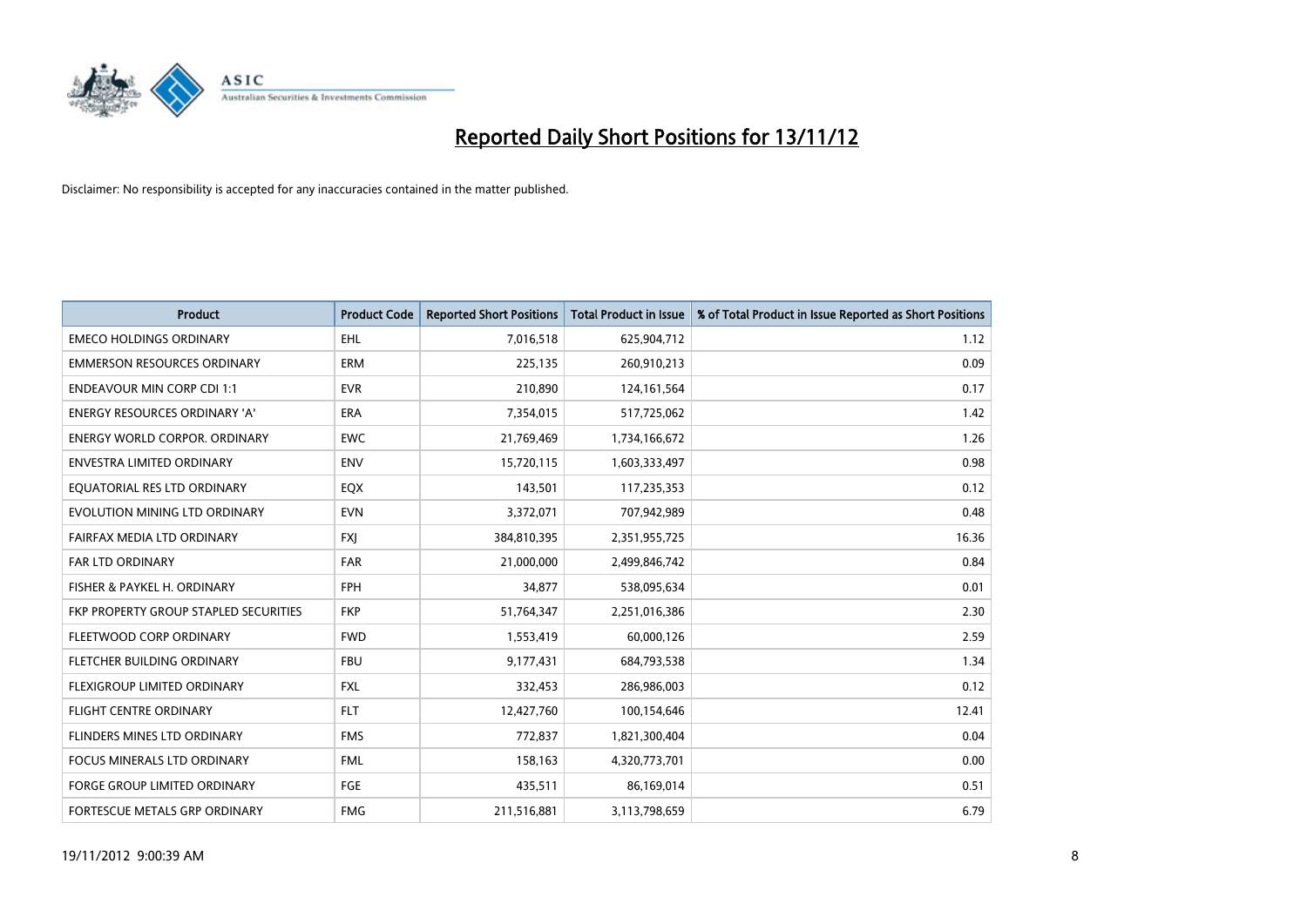

| <b>Product</b>                            | <b>Product Code</b> | <b>Reported Short Positions</b> | <b>Total Product in Issue</b> | % of Total Product in Issue Reported as Short Positions |
|-------------------------------------------|---------------------|---------------------------------|-------------------------------|---------------------------------------------------------|
| <b>G.U.D. HOLDINGS ORDINARY</b>           | <b>GUD</b>          | 1,703,081                       | 71,341,319                    | 2.39                                                    |
| <b>G8 EDUCATION LIMITED ORDINARY</b>      | <b>GEM</b>          | 48,831                          | 236,093,926                   | 0.02                                                    |
| <b>GALAXY RESOURCES ORDINARY</b>          | <b>GXY</b>          | 2,697,423                       | 536,359,341                   | 0.50                                                    |
| <b>GENETIC TECHNOLOGIES ORDINARY</b>      | <b>GTG</b>          | 1,364,100                       | 474,971,819                   | 0.29                                                    |
| <b>GEODYNAMICS LIMITED ORDINARY</b>       | GDY                 | 850                             | 406,452,608                   | 0.00                                                    |
| <b>GINDALBIE METALS LTD ORDINARY</b>      | <b>GBG</b>          | 60,122,487                      | 1,247,487,454                 | 4.82                                                    |
| <b>GLOBAL MINING ORDINARY</b>             | <b>GMI</b>          | 170                             | 181,898,994                   | 0.00                                                    |
| <b>GOODMAN FIELDER, ORDINARY</b>          | <b>GFF</b>          | 31,689,198                      | 1,955,559,207                 | 1.62                                                    |
| <b>GOODMAN GROUP STAPLED US PROHIBIT.</b> | <b>GMG</b>          | 15,213,022                      | 1,607,563,604                 | 0.95                                                    |
| <b>GPT GROUP STAPLED SEC.</b>             | <b>GPT</b>          | 8,022,427                       | 1,766,785,075                 | 0.45                                                    |
| <b>GRAINCORP LIMITED A CLASS ORDINARY</b> | <b>GNC</b>          | 1,599,067                       | 228,241,481                   | 0.70                                                    |
| <b>GRANGE RESOURCES. ORDINARY</b>         | <b>GRR</b>          | 2,044,517                       | 1,155,487,102                 | 0.18                                                    |
| <b>GREENLAND MIN EN LTD ORDINARY</b>      | GGG                 | 4,476,159                       | 567,912,409                   | 0.79                                                    |
| <b>GRYPHON MINERALS LTD ORDINARY</b>      | GRY                 | 19,093,391                      | 348,264,983                   | 5.48                                                    |
| <b>GUILDFORD COAL LTD ORDINARY</b>        | <b>GUF</b>          | 1,719,190                       | 521,046,899                   | 0.33                                                    |
| <b>GUNNS LIMITED ORDINARY</b>             | <b>GNS</b>          | 51,528,090                      | 848,401,559                   | 6.07                                                    |
| <b>GWA GROUP LTD ORDINARY</b>             | <b>GWA</b>          | 12,536,646                      | 304,706,899                   | 4.11                                                    |
| <b>HARVEY NORMAN ORDINARY</b>             | <b>HVN</b>          | 108,225,636                     | 1,062,316,784                 | 10.19                                                   |
| HASTIE GROUP LIMITED ORDINARY             | <b>HST</b>          | 233,914                         | 137,353,504                   | 0.17                                                    |
| HASTINGS DIVERSIFIED STAPLED SECURITY     | <b>HDF</b>          | 373,959                         | 560,324,158                   | 0.07                                                    |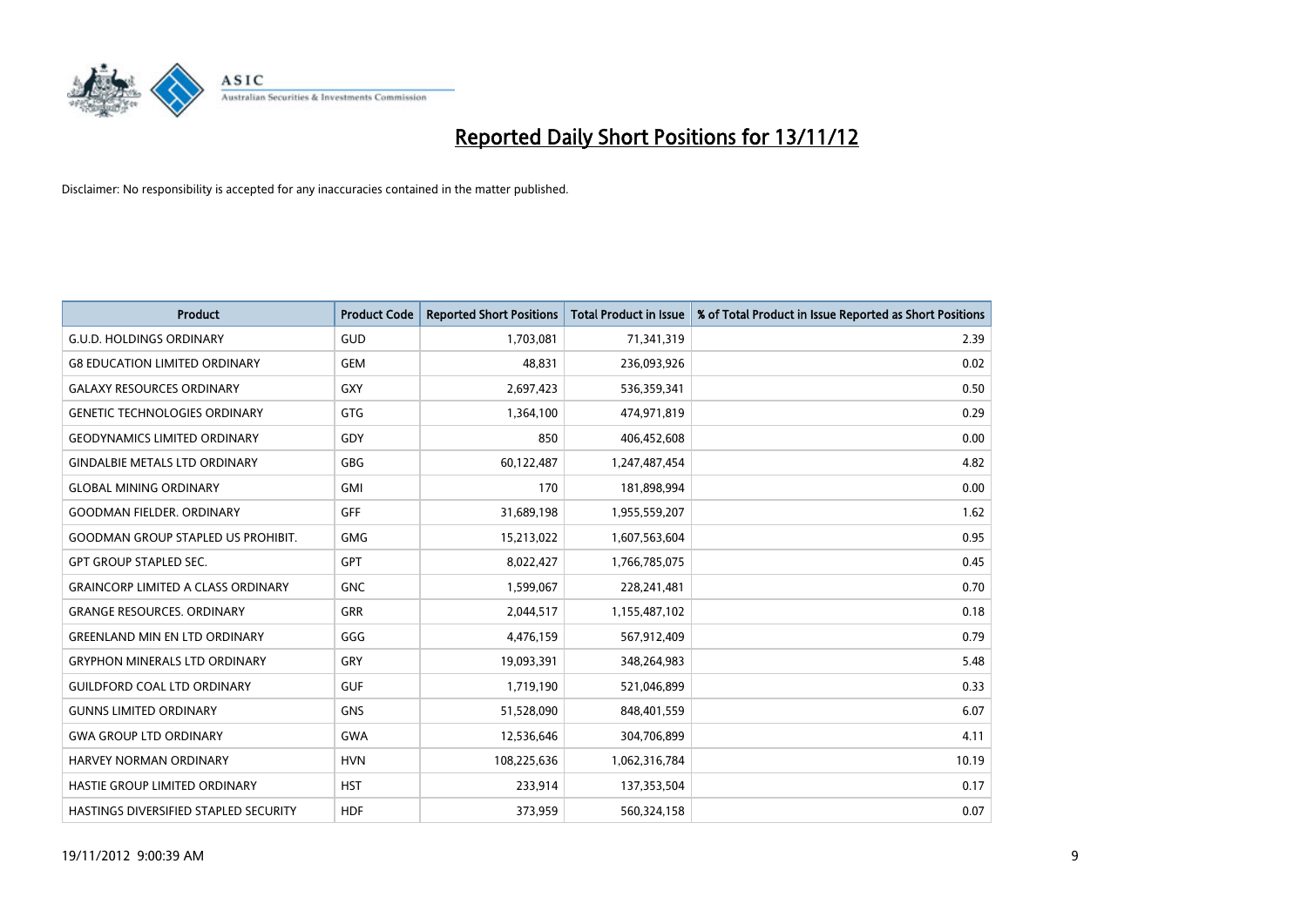

| <b>Product</b>                                | <b>Product Code</b> | <b>Reported Short Positions</b> | <b>Total Product in Issue</b> | % of Total Product in Issue Reported as Short Positions |
|-----------------------------------------------|---------------------|---------------------------------|-------------------------------|---------------------------------------------------------|
| <b>HENDERSON GROUP CDI 1:1</b>                | <b>HGG</b>          | 1,721,583                       | 703,813,556                   | 0.24                                                    |
| HFA HOLDINGS LIMITED ORDINARY                 | <b>HFA</b>          | 3,809                           | 117,332,831                   | 0.00                                                    |
| HILLGROVE RES LTD ORDINARY                    | <b>HGO</b>          | 3,355,427                       | 1,022,760,221                 | 0.33                                                    |
| HILLS HOLDINGS LTD ORDINARY                   | <b>HIL</b>          | 3,855,547                       | 246,500,444                   | 1.56                                                    |
| HORIZON OIL LIMITED ORDINARY                  | <b>HZN</b>          | 33,069,754                      | 1,130,811,515                 | 2.92                                                    |
| <b>ICON ENERGY LIMITED ORDINARY</b>           | <b>ICN</b>          | 72                              | 469,301,394                   | 0.00                                                    |
| <b>IINET LIMITED ORDINARY</b>                 | <b>IIN</b>          | 114,457                         | 161,238,847                   | 0.07                                                    |
| ILUKA RESOURCES ORDINARY                      | ILU                 | 54,270,943                      | 418,700,517                   | 12.96                                                   |
| <b>IMDEX LIMITED ORDINARY</b>                 | <b>IMD</b>          | 1,882,581                       | 210,473,188                   | 0.89                                                    |
| <b>INCITEC PIVOT ORDINARY</b>                 | IPL                 | 10,914,446                      | 1,628,730,107                 | 0.67                                                    |
| INDEPENDENCE GROUP ORDINARY                   | <b>IGO</b>          | 6,510,210                       | 232,882,535                   | 2.80                                                    |
| <b>INDOPHIL RESOURCES ORDINARY</b>            | <b>IRN</b>          | 535,040                         | 1,203,146,194                 | 0.04                                                    |
| INDUSTREA LIMITED ORDINARY                    | IDL                 | 2,066,862                       | 370,268,218                   | 0.56                                                    |
| <b>INFIGEN ENERGY STAPLED SECURITIES</b>      | <b>IFN</b>          | 3,446,149                       | 762,265,972                   | 0.45                                                    |
| <b>INSURANCE AUSTRALIA ORDINARY</b>           | IAG                 | 8,136,195                       | 2,079,034,021                 | 0.39                                                    |
| INTEGRA MINING LTD. ORDINARY                  | <b>IGR</b>          | 1,877,148                       | 934,440,899                   | 0.20                                                    |
| <b>INTREPID MINES ORDINARY</b>                | <b>IAU</b>          | 9,035,090                       | 553,802,270                   | 1.63                                                    |
| <b>INVESTA OFFICE FUND STAPLED SECURITIES</b> | <b>IOF</b>          | 2,390,869                       | 614,047,458                   | 0.39                                                    |
| <b>INVOCARE LIMITED ORDINARY</b>              | IVC                 | 3,407,983                       | 110,030,298                   | 3.10                                                    |
| <b>ION LIMITED ORDINARY</b>                   | <b>ION</b>          | 164,453                         | 256,365,105                   | 0.06                                                    |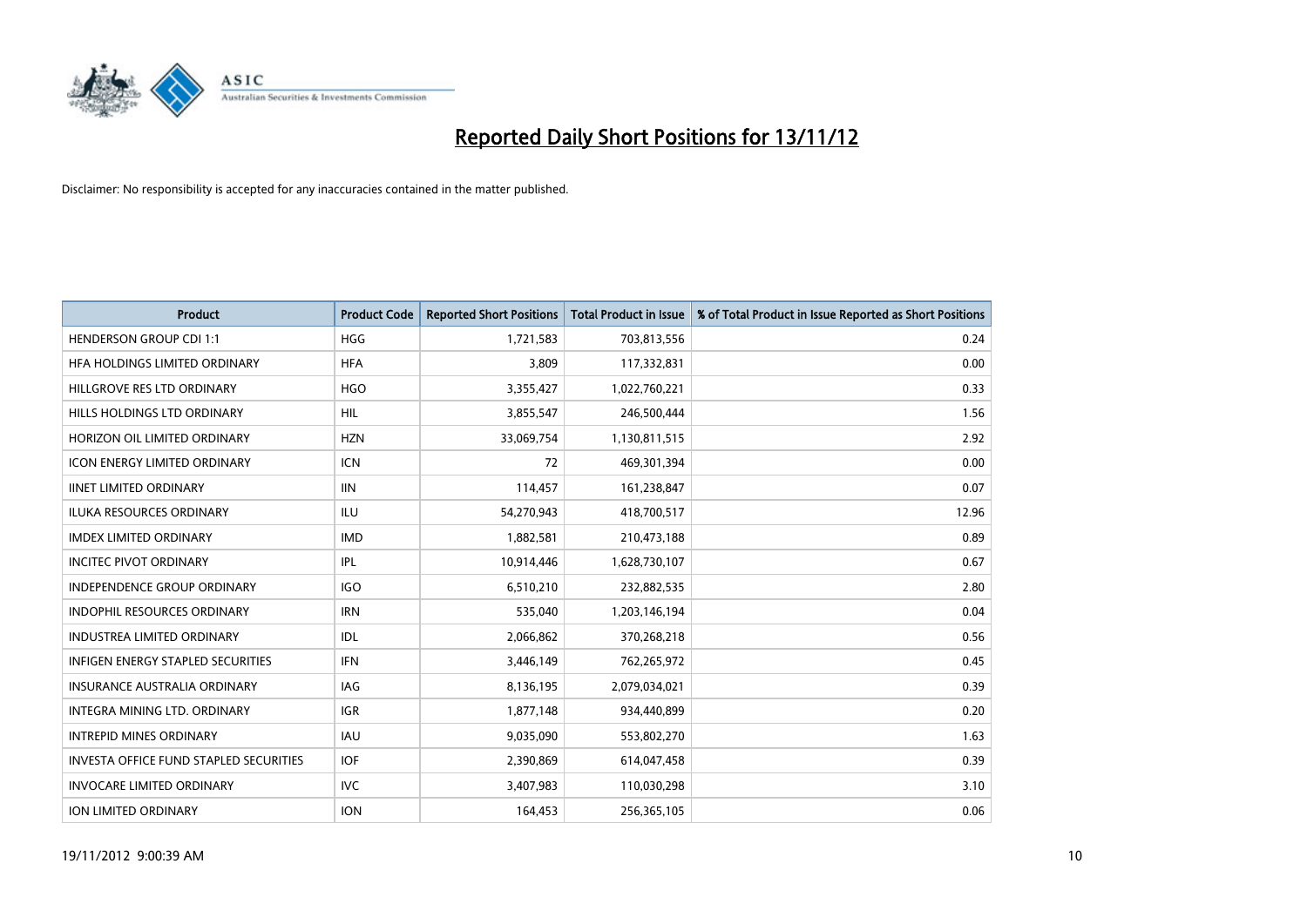

| <b>Product</b>                                  | <b>Product Code</b> | <b>Reported Short Positions</b> | <b>Total Product in Issue</b> | % of Total Product in Issue Reported as Short Positions |
|-------------------------------------------------|---------------------|---------------------------------|-------------------------------|---------------------------------------------------------|
| <b>IOOF HOLDINGS LTD ORDINARY</b>               | IFL                 | 1,352,243                       | 229,794,395                   | 0.59                                                    |
| <b>IRESS LIMITED ORDINARY</b>                   | <b>IRE</b>          | 2,088,949                       | 128,620,231                   | 1.62                                                    |
| <b>IRON ORE HOLDINGS ORDINARY</b>               | <b>IOH</b>          | 39,352                          | 161,174,005                   | 0.02                                                    |
| ISHARES S&P ASIA 50 CDI 1:1                     | <b>IAA</b>          | 6,227                           | 1,700,000                     | 0.37                                                    |
| <b>IVANHOE AUSTRALIA ORDINARY</b>               | <b>IVA</b>          | 1,763,787                       | 555,583,643                   | 0.32                                                    |
| <b>JAMES HARDIE INDUST CHESS DEPOSITARY INT</b> | <b>IHX</b>          | 8,761,997                       | 439,580,130                   | 1.99                                                    |
| <b>JB HI-FI LIMITED ORDINARY</b>                | <b>IBH</b>          | 20,750,517                      | 98,850,643                    | 20.99                                                   |
| KAGARA LTD ORDINARY                             | KZL                 | 3,001,465                       | 798,953,117                   | 0.38                                                    |
| KANGAROO RES LTD ORDINARY                       | <b>KRL</b>          | 721,684                         | 3,434,430,012                 | 0.02                                                    |
| KAROON GAS AUSTRALIA ORDINARY                   | <b>KAR</b>          | 533,950                         | 221,420,769                   | 0.24                                                    |
| KATHMANDU HOLD LTD ORDINARY                     | <b>KMD</b>          | 753,051                         | 200,165,940                   | 0.38                                                    |
| <b>KBL MINING LIMITED ORDINARY</b>              | <b>KBL</b>          | 1,820                           | 292,335,629                   | 0.00                                                    |
| KENTOR GOLD LIMITED ORDINARY                    | KGL                 | 275                             | 140,040,563                   | 0.00                                                    |
| KINGSGATE CONSOLID. ORDINARY                    | <b>KCN</b>          | 8,067,804                       | 151,828,173                   | 5.31                                                    |
| KINGSROSE MINING LTD ORDINARY                   | <b>KRM</b>          | 76,013                          | 290,111,217                   | 0.03                                                    |
| LEIGHTON HOLDINGS ORDINARY                      | LEI                 | 11,346,088                      | 337, 164, 188                 | 3.37                                                    |
| LEND LEASE GROUP UNIT/ORD STAPLED               | LLC                 | 4,930,488                       | 574,351,883                   | 0.86                                                    |
| LINC ENERGY LTD ORDINARY                        | <b>LNC</b>          | 29,406,556                      | 504,487,631                   | 5.83                                                    |
| LIOUEFIED NATURAL ORDINARY                      | <b>LNG</b>          | 272,800                         | 267,699,015                   | 0.10                                                    |
| LYCOPODIUM LIMITED ORDINARY                     | LYL                 |                                 | 38,755,103                    | 0.00                                                    |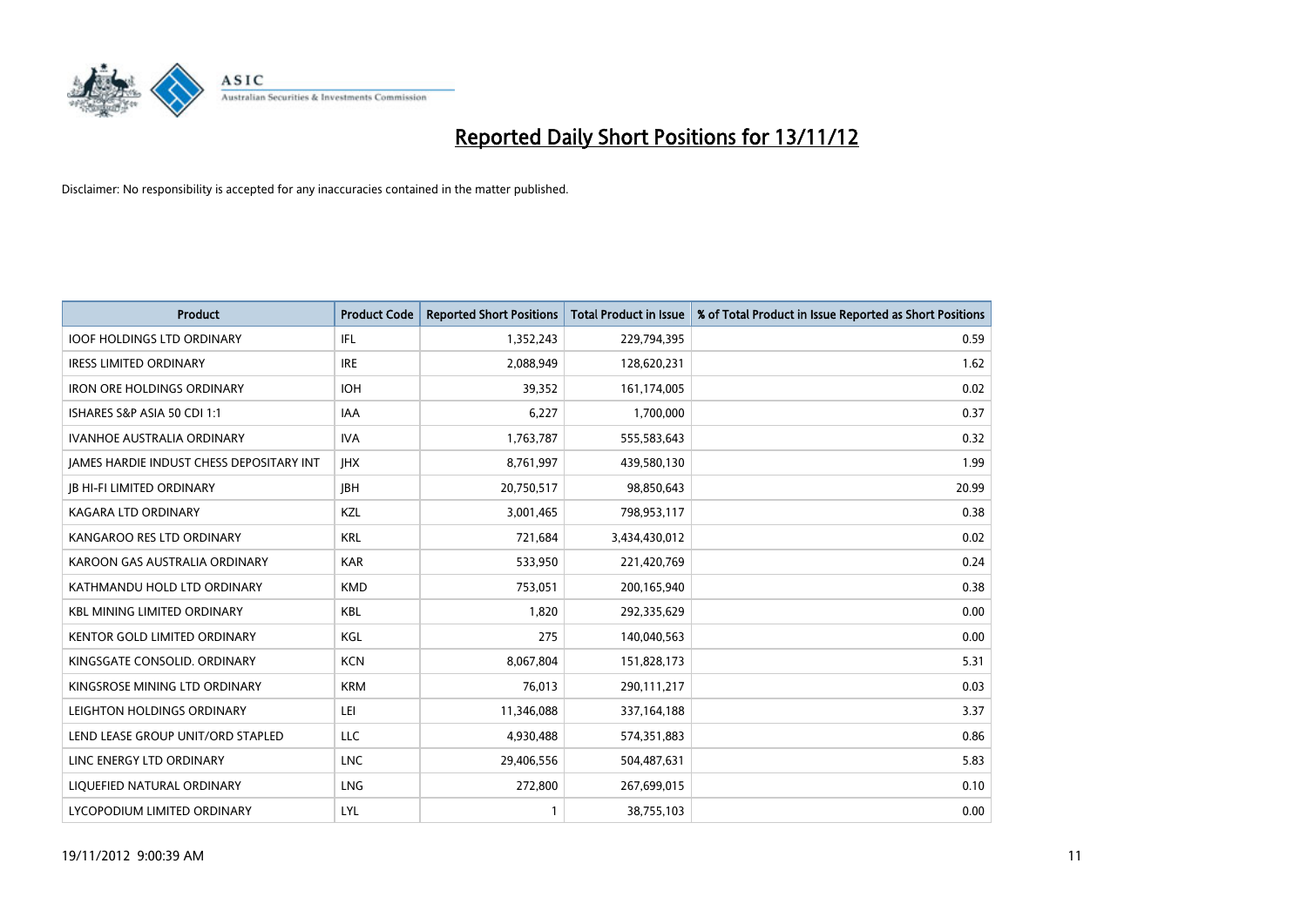

| <b>Product</b>                        | <b>Product Code</b> | <b>Reported Short Positions</b> | <b>Total Product in Issue</b> | % of Total Product in Issue Reported as Short Positions |
|---------------------------------------|---------------------|---------------------------------|-------------------------------|---------------------------------------------------------|
| LYNAS CORPORATION ORDINARY            | <b>LYC</b>          | 227,789,272                     | 1,716,159,363                 | 13.27                                                   |
| M2 TELECOMMUNICATION ORDINARY         | <b>MTU</b>          | 6,214,934                       | 157,891,251                   | 3.94                                                    |
| <b>MACA LIMITED ORDINARY</b>          | <b>MLD</b>          | 32,001                          | 150,000,000                   | 0.02                                                    |
| <b>MACMAHON HOLDINGS ORDINARY</b>     | <b>MAH</b>          | 11,950,139                      | 757,017,561                   | 1.58                                                    |
| MACQ ATLAS ROADS GRP ORDINARY STAPLED | <b>MOA</b>          | 4,488,694                       | 478,531,436                   | 0.94                                                    |
| MACQUARIE GROUP LTD ORDINARY          | <b>MOG</b>          | 7,516,029                       | 338,979,589                   | 2.22                                                    |
| MAGELLAN FIN GRP LTD ORDINARY         | <b>MFG</b>          | 1,144                           | 152,558,341                   | 0.00                                                    |
| MARENGO MINING ORDINARY               | <b>MGO</b>          | 34,050                          | 1,137,720,551                 | 0.00                                                    |
| MATRIX C & E LTD ORDINARY             | <b>MCE</b>          | 3,985,999                       | 94,555,428                    | 4.22                                                    |
| <b>MAVERICK DRILLING ORDINARY</b>     | <b>MAD</b>          | 3,810,262                       | 452,726,751                   | 0.84                                                    |
| <b>MAXITRANS INDUSTRIES ORDINARY</b>  | <b>MXI</b>          | 5,900                           | 183,993,392                   | 0.00                                                    |
| MCMILLAN SHAKESPEARE ORDINARY         | <b>MMS</b>          | 183,012                         | 74,523,965                    | 0.25                                                    |
| MEDUSA MINING LTD ORDINARY            | <b>MML</b>          | 2,265,810                       | 188,903,911                   | 1.20                                                    |
| MELBOURNE IT LIMITED ORDINARY         | <b>MLB</b>          | 492,222                         | 82,451,363                    | 0.60                                                    |
| MEO AUSTRALIA LTD ORDINARY            | <b>MEO</b>          | 926,764                         | 586,448,260                   | 0.16                                                    |
| <b>MERMAID MARINE ORDINARY</b>        | <b>MRM</b>          | 1,680,878                       | 223,694,865                   | 0.75                                                    |
| MESOBLAST LIMITED ORDINARY            | <b>MSB</b>          | 18,484,234                      | 287,132,832                   | 6.44                                                    |
| METALS X LIMITED ORDINARY             | <b>MLX</b>          | 2,581,165                       | 1,651,766,110                 | 0.16                                                    |
| METCASH LIMITED ORDINARY              | <b>MTS</b>          | 62,244,572                      | 880,704,786                   | 7.07                                                    |
| MICLYN EXP OFFSHR ORDINARY            | <b>MIO</b>          | 15,845                          | 278,639,188                   | 0.01                                                    |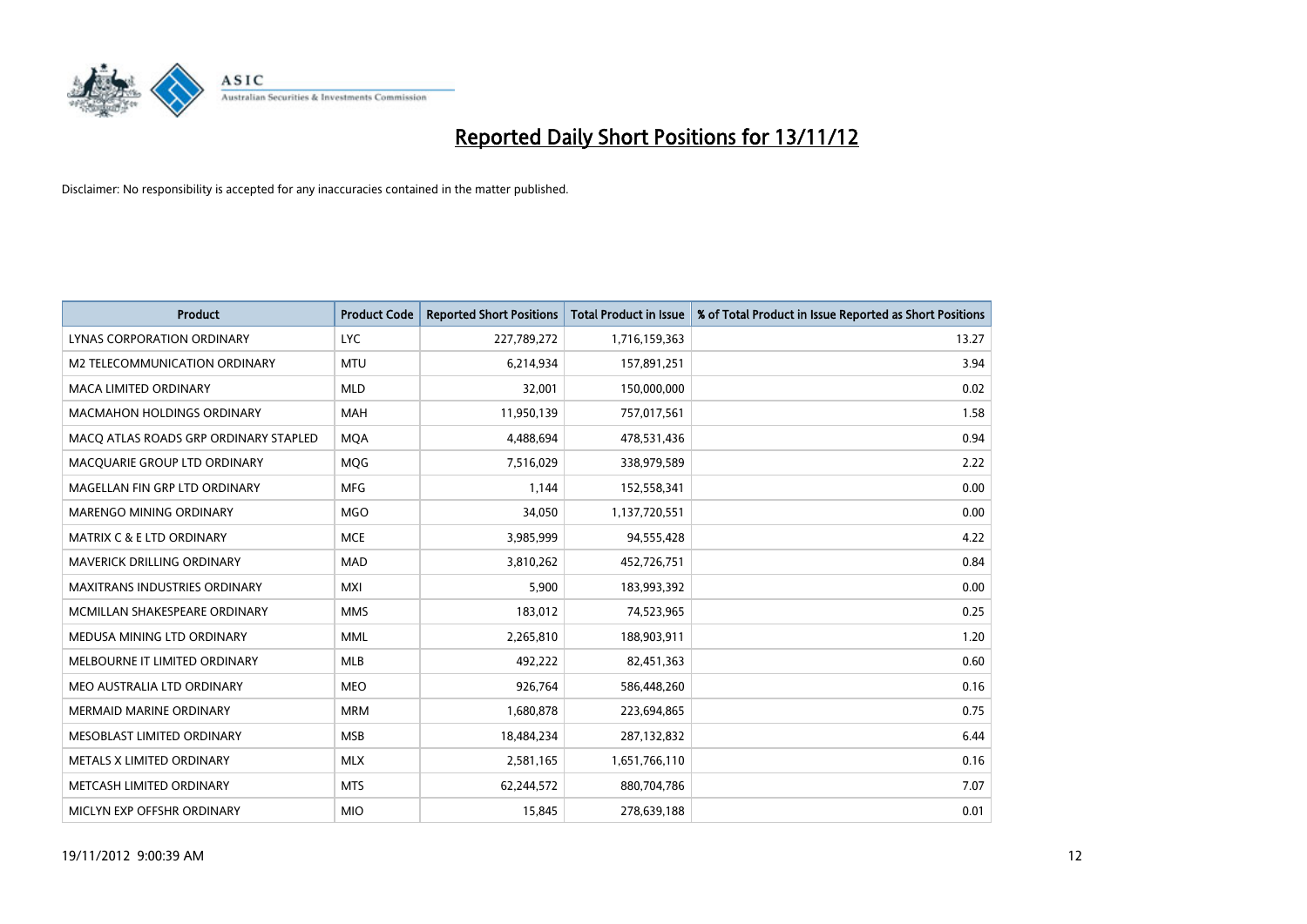

| <b>Product</b>                    | <b>Product Code</b> | <b>Reported Short Positions</b> | <b>Total Product in Issue</b> | % of Total Product in Issue Reported as Short Positions |
|-----------------------------------|---------------------|---------------------------------|-------------------------------|---------------------------------------------------------|
| MILTON CORPORATION ORDINARY       | <b>MLT</b>          | 12,800                          | 121,625,655                   | 0.01                                                    |
| MINCOR RESOURCES NL ORDINARY      | <b>MCR</b>          | 1,163,111                       | 188,208,274                   | 0.62                                                    |
| MINERAL DEPOSITS ORDINARY         | <b>MDL</b>          | 336.872                         | 83,538,786                    | 0.40                                                    |
| MINERAL RESOURCES. ORDINARY       | <b>MIN</b>          | 5,173,231                       | 185,006,018                   | 2.80                                                    |
| MIRABELA NICKEL LTD ORDINARY      | <b>MBN</b>          | 10,955,264                      | 876,582,736                   | 1.25                                                    |
| MIRVAC GROUP STAPLED SECURITIES   | <b>MGR</b>          | 12,197,775                      | 3,425,587,451                 | 0.36                                                    |
| <b>MOLOPO ENERGY LTD ORDINARY</b> | <b>MPO</b>          | 486.434                         | 245,849,711                   | 0.20                                                    |
| MONADELPHOUS GROUP ORDINARY       | <b>MND</b>          | 6,555,332                       | 90,663,543                    | 7.23                                                    |
| MORTGAGE CHOICE LTD ORDINARY      | <b>MOC</b>          | 2,408,482                       | 123,431,282                   | 1.95                                                    |
| <b>MOUNT GIBSON IRON ORDINARY</b> | <b>MGX</b>          | 4,925,374                       | 1,090,584,232                 | 0.45                                                    |
| MURCHISON METALS LTD ORDINARY     | <b>MMX</b>          | 2,926,563                       | 450,427,346                   | 0.65                                                    |
| <b>MYER HOLDINGS LTD ORDINARY</b> | <b>MYR</b>          | 84,814,617                      | 583,384,551                   | 14.54                                                   |
| MYSTATE LIMITED ORDINARY          | <b>MYS</b>          | 20,029                          | 87,012,663                    | 0.02                                                    |
| NANOSONICS LIMITED ORDINARY       | <b>NAN</b>          | 48,224                          | 261,135,643                   | 0.02                                                    |
| NATIONAL AUST, BANK ORDINARY      | <b>NAB</b>          | 11,858,833                      | 2,297,237,138                 | 0.52                                                    |
| NAVITAS LIMITED ORDINARY          | <b>NVT</b>          | 11,231,805                      | 375,367,918                   | 2.99                                                    |
| NEON ENERGY LIMITED ORDINARY      | <b>NEN</b>          | 3,589,732                       | 549,582,936                   | 0.65                                                    |
| NEW HOPE CORPORATION ORDINARY     | <b>NHC</b>          | 2,891,214                       | 830,526,815                   | 0.35                                                    |
| NEW STANDARD ENERGY ORDINARY      | <b>NSE</b>          | 1,078                           | 305,331,847                   | 0.00                                                    |
| NEWCREST MINING ORDINARY          | <b>NCM</b>          | 2,429,714                       | 765,906,839                   | 0.32                                                    |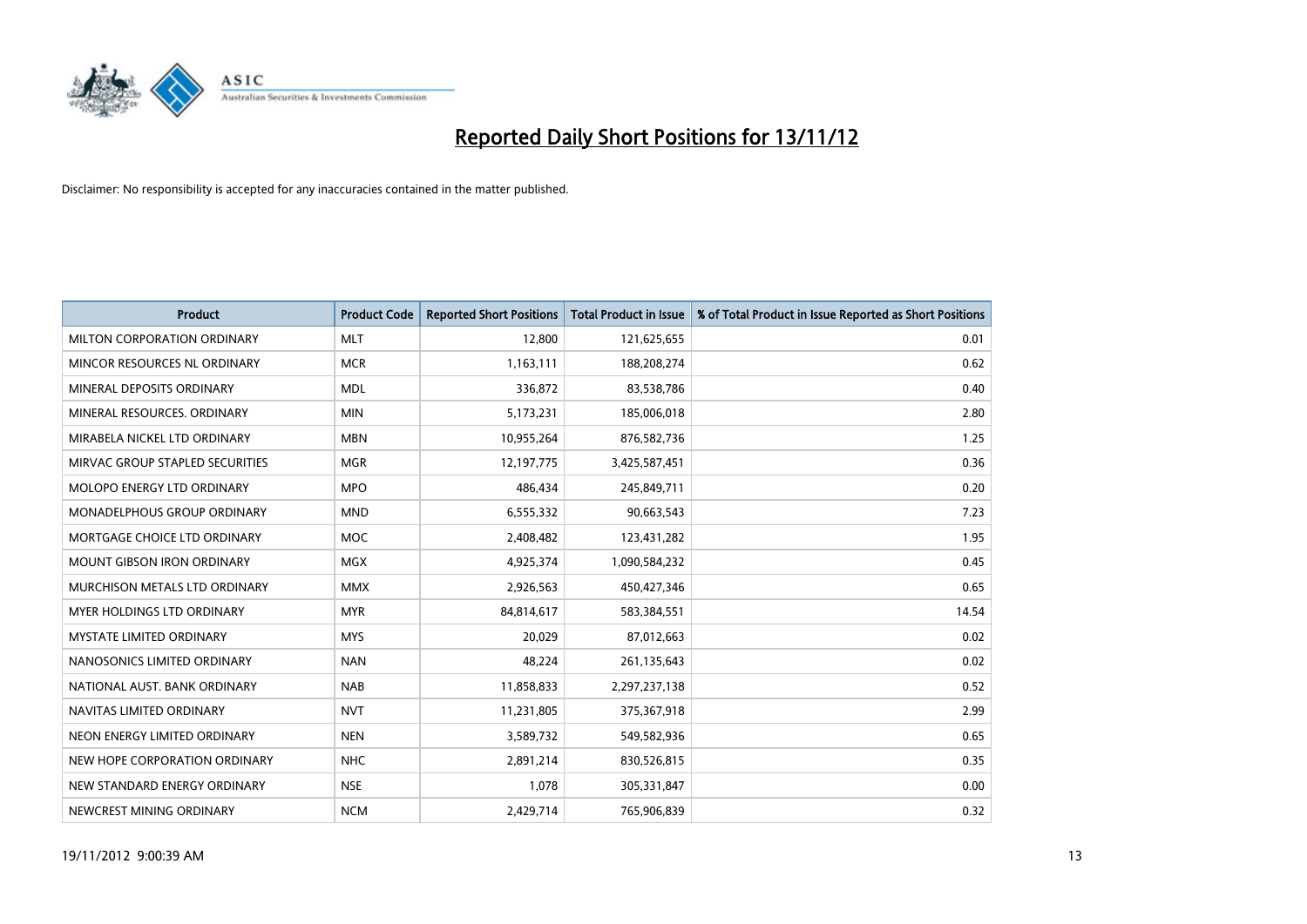

| <b>Product</b>                        | <b>Product Code</b> | <b>Reported Short Positions</b> | <b>Total Product in Issue</b> | % of Total Product in Issue Reported as Short Positions |
|---------------------------------------|---------------------|---------------------------------|-------------------------------|---------------------------------------------------------|
| NEWS CORP A NON-VOTING CDI            | <b>NWSLV</b>        | 2,919,927                       | 1,545,554,190                 | 0.19                                                    |
| NEWS CORP B VOTING CDI                | <b>NWS</b>          | 1,531,362                       | 798,520,953                   | 0.19                                                    |
| NEWSAT LIMITED ORDINARY               | <b>NWT</b>          | 70,000                          | 233,052,157                   | 0.03                                                    |
| NEXTDC LIMITED ORDINARY               | <b>NXT</b>          | 2,740,133                       | 150,627,388                   | 1.82                                                    |
| NEXUS ENERGY LIMITED ORDINARY         | <b>NXS</b>          | 5,030,967                       | 1,329,821,159                 | 0.38                                                    |
| NIDO PETROLEUM ORDINARY               | <b>NDO</b>          | 105,313                         | 1,390,829,818                 | 0.01                                                    |
| NOBLE MINERAL RES ORDINARY            | <b>NMG</b>          | 4,124,477                       | 655,522,952                   | 0.63                                                    |
| NORFOLK GROUP ORDINARY                | <b>NFK</b>          | 50                              | 158,890,730                   | 0.00                                                    |
| NORTHERN IRON LTD ORDINARY            | <b>NFE</b>          | 3,395,647                       | 493,067,453                   | 0.69                                                    |
| NORTHERN STAR ORDINARY                | <b>NST</b>          | 1,305,507                       | 423,968,168                   | 0.31                                                    |
| NRW HOLDINGS LIMITED ORDINARY         | <b>NWH</b>          | 5,831,690                       | 278,888,011                   | 2.09                                                    |
| NUFARM LIMITED ORDINARY               | <b>NUF</b>          | 5,733,470                       | 262,662,626                   | 2.18                                                    |
| OCEANAGOLD CORP. CHESS DEPOSITARY INT | <b>OGC</b>          | 1,303,102                       | 263,278,752                   | 0.49                                                    |
| OIL SEARCH LTD ORDINARY               | OSH                 | 2,642,351                       | 1,334,756,742                 | 0.20                                                    |
| OM HOLDINGS LIMITED ORDINARY          | OMH                 | 3,988,156                       | 673,423,337                   | 0.59                                                    |
| ORICA LIMITED ORDINARY                | ORI                 | 2,686,397                       | 365,642,802                   | 0.73                                                    |
| ORIGIN ENERGY ORDINARY                | <b>ORG</b>          | 10,395,023                      | 1,093,612,528                 | 0.95                                                    |
| OROCOBRE LIMITED ORDINARY             | <b>ORE</b>          | 69,536                          | 103,195,029                   | 0.07                                                    |
| OROTONGROUP LIMITED ORDINARY          | ORL                 | 152,127                         | 40,880,902                    | 0.37                                                    |
| ORPHEUS ENERGY LTD ORDINARY           | <b>OEG</b>          | 67,200                          | 130,475,919                   | 0.05                                                    |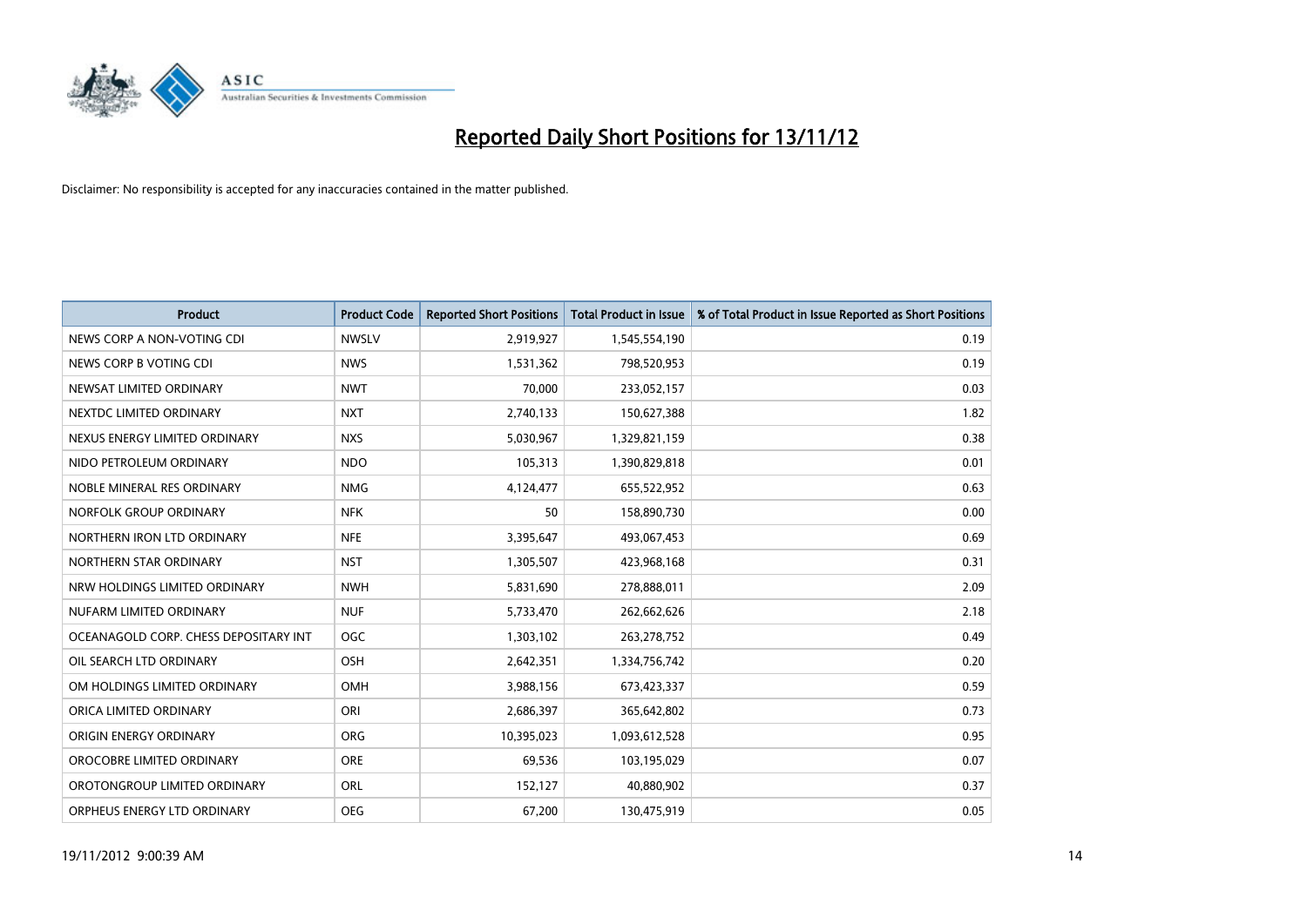

| <b>Product</b>               | <b>Product Code</b> | <b>Reported Short Positions</b> | <b>Total Product in Issue</b> | % of Total Product in Issue Reported as Short Positions |
|------------------------------|---------------------|---------------------------------|-------------------------------|---------------------------------------------------------|
| OZ MINERALS ORDINARY         | OZL                 | 4,976,344                       | 303,470,022                   | 1.64                                                    |
| PACIFIC BRANDS ORDINARY      | <b>PBG</b>          | 8,873,316                       | 912,915,695                   | 0.97                                                    |
| PALADIN ENERGY LTD ORDINARY  | <b>PDN</b>          | 70,044,374                      | 836,825,651                   | 8.37                                                    |
| PANAUST LIMITED ORDINARY     | <b>PNA</b>          | 2,675,645                       | 605,962,322                   | 0.44                                                    |
| PANCONTINENTAL OIL ORDINARY  | PCL                 | 233,335                         | 1,148,744,096                 | 0.02                                                    |
| PANORAMIC RESOURCES ORDINARY | PAN                 | 2,862,712                       | 255,681,195                   | 1.12                                                    |
| PAPERLINX LIMITED ORDINARY   | <b>PPX</b>          | 68,231                          | 609,280,761                   | 0.01                                                    |
| PAPILLON RES LTD ORDINARY    | PIR                 | 2,318,850                       | 255,962,388                   | 0.91                                                    |
| PEET LIMITED ORDINARY        | <b>PPC</b>          | 3,690,704                       | 321,013,141                   | 1.15                                                    |
| PERILYA LIMITED ORDINARY     | PEM                 | 3,026                           | 769,316,426                   | 0.00                                                    |
| PERPETUAL LIMITED ORDINARY   | <b>PPT</b>          | 2,101,857                       | 41,980,678                    | 5.01                                                    |
| PERSEUS MINING LTD ORDINARY  | PRU                 | 8,096,424                       | 457,962,088                   | 1.77                                                    |
| PHARMAXIS LTD ORDINARY       | <b>PXS</b>          | 6,390,831                       | 308,326,389                   | 2.07                                                    |
| PLATINUM ASSET ORDINARY      | <b>PTM</b>          | 12,470,497                      | 561,347,878                   | 2.22                                                    |
| PLATINUM AUSTRALIA ORDINARY  | PLA                 | 836,127                         | 504,968,043                   | 0.17                                                    |
| PMI GOLD CORP CDI 1:1        | <b>PVM</b>          | 29,473                          | 79,078,033                    | 0.04                                                    |
| PMP LIMITED ORDINARY         | <b>PMP</b>          | 106,142                         | 323,781,124                   | 0.03                                                    |
| PRANA BIOTECHNOLOGY ORDINARY | PBT                 | 199,880                         | 340,689,928                   | 0.06                                                    |
| PREMIER INVESTMENTS ORDINARY | <b>PMV</b>          | 1,073,491                       | 155,260,478                   | 0.69                                                    |
| PRIMA BIOMED LTD ORDINARY    | <b>PRR</b>          | 6,288,810                       | 1,066,063,388                 | 0.59                                                    |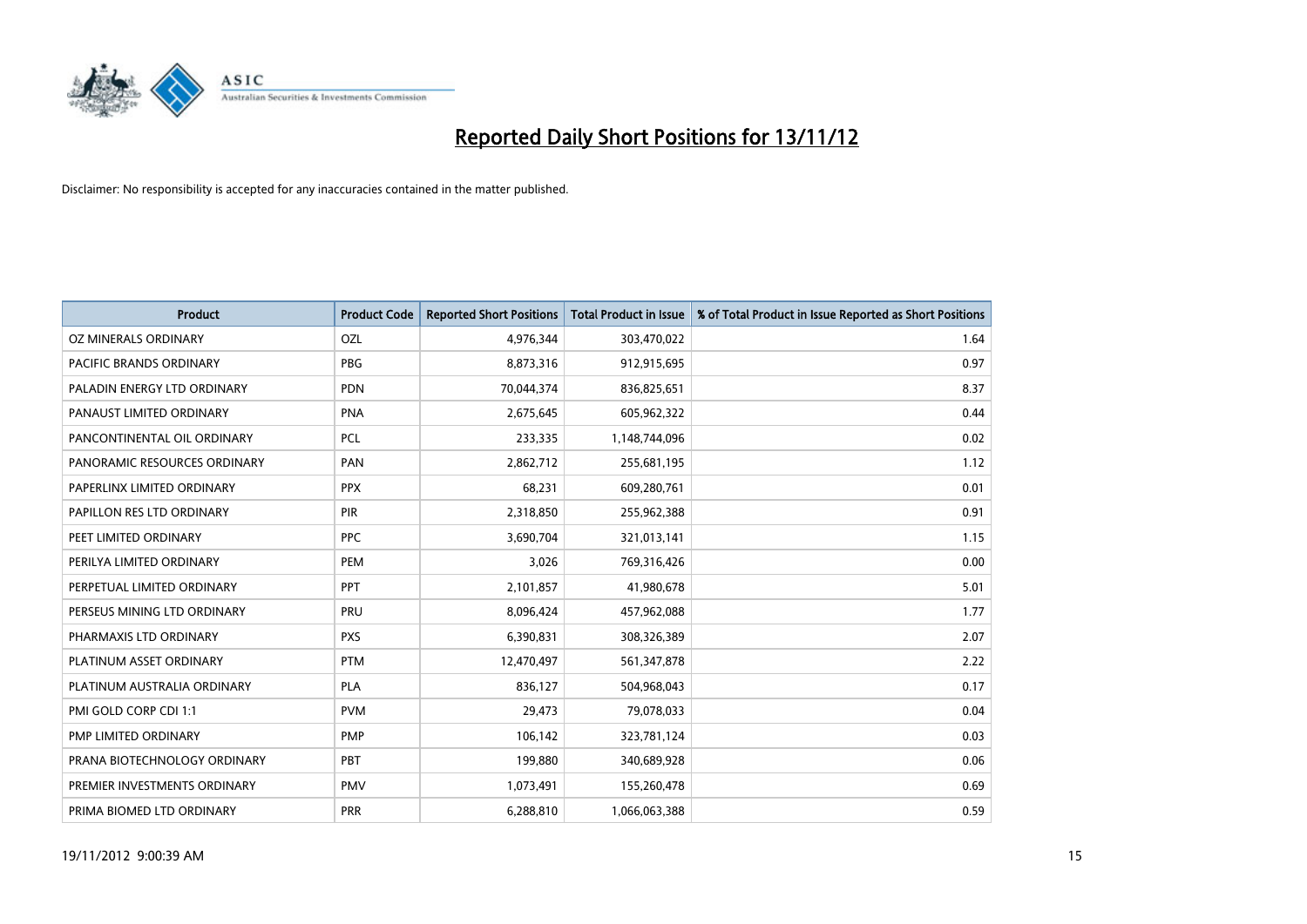

| <b>Product</b>                      | <b>Product Code</b> | <b>Reported Short Positions</b> | <b>Total Product in Issue</b> | % of Total Product in Issue Reported as Short Positions |
|-------------------------------------|---------------------|---------------------------------|-------------------------------|---------------------------------------------------------|
| PRIMARY HEALTH CARE ORDINARY        | <b>PRY</b>          | 27,294,654                      | 502,983,554                   | 5.43                                                    |
| PRIMEAG AUSTRALIA ORDINARY          | PAG                 | 53,169                          | 266,394,444                   | 0.02                                                    |
| PROGRAMMED ORDINARY                 | <b>PRG</b>          | 226,476                         | 118,177,001                   | 0.19                                                    |
| <b>QANTAS AIRWAYS ORDINARY</b>      | QAN                 | 14,664,359                      | 2,265,123,620                 | 0.65                                                    |
| OBE INSURANCE GROUP ORDINARY        | <b>OBE</b>          | 54,943,833                      | 1,196,747,582                 | 4.59                                                    |
| OR NATIONAL LIMITED ORDINARY        | <b>ORN</b>          | 14,133,957                      | 2,425,468,941                 | 0.58                                                    |
| QRXPHARMA LTD ORDINARY              | <b>ORX</b>          | 96,662                          | 144,577,206                   | 0.07                                                    |
| <b>QUBE LOGISTICS HLDG ORDINARY</b> | QUB                 | 13,445,077                      | 924,489,845                   | 1.45                                                    |
| RAMELIUS RESOURCES ORDINARY         | <b>RMS</b>          | 4,932,835                       | 336,256,949                   | 1.47                                                    |
| RAMSAY HEALTH CARE ORDINARY         | <b>RHC</b>          | 2,286,454                       | 202,081,252                   | 1.13                                                    |
| <b>RCR TOMLINSON ORDINARY</b>       | <b>RCR</b>          | 181,756                         | 132,406,265                   | 0.14                                                    |
| <b>REA GROUP ORDINARY</b>           | <b>REA</b>          | 124,714                         | 131,714,699                   | 0.09                                                    |
| <b>RECKON LIMITED ORDINARY</b>      | <b>RKN</b>          | 621,000                         | 129,488,015                   | 0.48                                                    |
| <b>RED 5 LIMITED ORDINARY</b>       | <b>RED</b>          | 113,790                         | 135,488,008                   | 0.08                                                    |
| <b>RED FORK ENERGY ORDINARY</b>     | <b>RFE</b>          | 2,430,891                       | 384,951,719                   | 0.63                                                    |
| REDBANK ENERGY LTD ORDINARY         | AEI                 | 13                              | 786,287                       | 0.00                                                    |
| REDFLEX HOLDINGS ORDINARY           | <b>RDF</b>          | 416,660                         | 110,762,310                   | 0.38                                                    |
| REECE AUSTRALIA LTD. ORDINARY       | <b>REH</b>          | 569                             | 99,600,000                    | 0.00                                                    |
| <b>REGIS RESOURCES ORDINARY</b>     | <b>RRL</b>          | 951,748                         | 455,351,383                   | 0.21                                                    |
| RESMED INC CDI 10:1                 | <b>RMD</b>          | 3,324,773                       | 1,556,242,300                 | 0.21                                                    |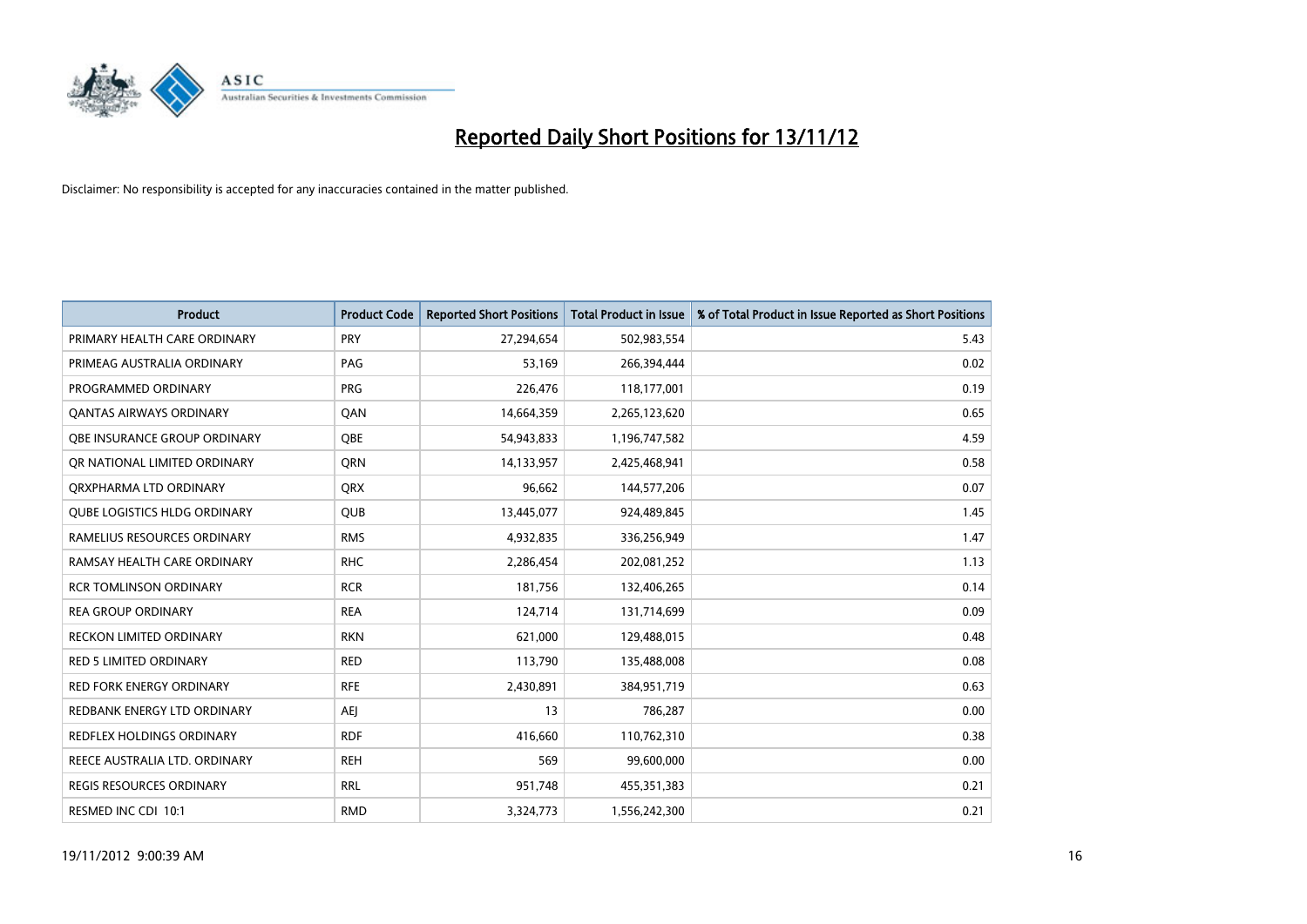

| <b>Product</b>                   | <b>Product Code</b> | <b>Reported Short Positions</b> | <b>Total Product in Issue</b> | % of Total Product in Issue Reported as Short Positions |
|----------------------------------|---------------------|---------------------------------|-------------------------------|---------------------------------------------------------|
| <b>RESOLUTE MINING ORDINARY</b>  | <b>RSG</b>          | 3,021,898                       | 632,071,957                   | 0.48                                                    |
| RESOURCE GENERATION ORDINARY     | <b>RES</b>          | 173                             | 262,895,652                   | 0.00                                                    |
| RETAIL FOOD GROUP ORDINARY       | <b>RFG</b>          | 138,169                         | 125,240,114                   | 0.11                                                    |
| REVERSE CORP LIMITED ORDINARY    | <b>REF</b>          | 100                             | 92,382,175                    | 0.00                                                    |
| REX MINERALS LIMITED ORDINARY    | <b>RXM</b>          | 1,755,615                       | 188,907,284                   | 0.93                                                    |
| <b>RHG LIMITED ORDINARY</b>      | <b>RHG</b>          | 35,085                          | 308,483,177                   | 0.01                                                    |
| <b>RIALTO ENERGY ORDINARY</b>    | <b>RIA</b>          | 41                              | 672,259,992                   | 0.00                                                    |
| RIO TINTO LIMITED ORDINARY       | <b>RIO</b>          | 13,285,148                      | 435,758,720                   | 3.05                                                    |
| ROC OIL COMPANY ORDINARY         | <b>ROC</b>          | 1,253,071                       | 683,235,552                   | 0.18                                                    |
| <b>RURALCO HOLDINGS ORDINARY</b> | <b>RHL</b>          | 12,000                          | 55,019,284                    | 0.02                                                    |
| SAI GLOBAL LIMITED ORDINARY      | SAI                 | 6,968,288                       | 206,614,422                   | 3.37                                                    |
| SALMAT LIMITED ORDINARY          | <b>SLM</b>          | 1,810,085                       | 159,812,799                   | 1.13                                                    |
| SAMSON OIL & GAS LTD ORDINARY    | <b>SSN</b>          | 5,998,280                       | 1,814,527,926                 | 0.33                                                    |
| SANDFIRE RESOURCES ORDINARY      | <b>SFR</b>          | 2,595,318                       | 152,724,301                   | 1.70                                                    |
| <b>SANTOS LTD ORDINARY</b>       | <b>STO</b>          | 2,926,989                       | 958,845,647                   | 0.31                                                    |
| SARACEN MINERAL ORDINARY         | SAR                 | 4,678,055                       | 595,032,306                   | 0.79                                                    |
| SEDGMAN LIMITED ORDINARY         | <b>SDM</b>          | 634,410                         | 217,623,797                   | 0.29                                                    |
| SEEK LIMITED ORDINARY            | <b>SEK</b>          | 11,863,127                      | 337,101,307                   | 3.52                                                    |
| SENEX ENERGY LIMITED ORDINARY    | <b>SXY</b>          | 3,320,111                       | 1,140,134,837                 | 0.29                                                    |
| SERVICE STREAM ORDINARY          | <b>SSM</b>          | 400                             | 283,418,867                   | 0.00                                                    |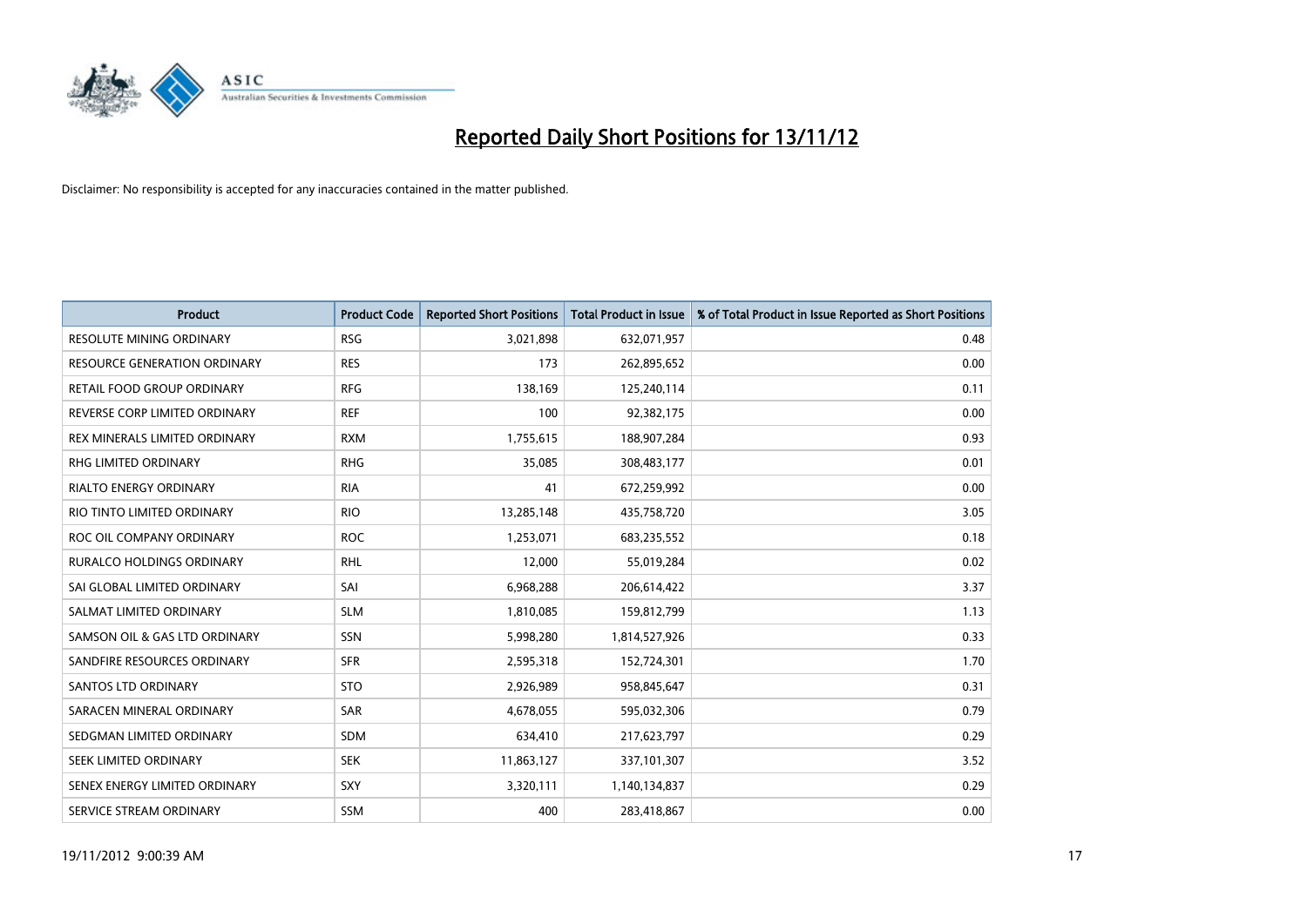

| <b>Product</b>                           | <b>Product Code</b> | <b>Reported Short Positions</b> | <b>Total Product in Issue</b> | % of Total Product in Issue Reported as Short Positions |
|------------------------------------------|---------------------|---------------------------------|-------------------------------|---------------------------------------------------------|
| SEVEN GROUP HOLDINGS ORDINARY            | <b>SVW</b>          | 1,862,049                       | 307,410,281                   | 0.61                                                    |
| SEVEN WEST MEDIA LTD ORDINARY            | <b>SWM</b>          | 23,005,965                      | 999,160,872                   | 2.30                                                    |
| SIGMA PHARMACEUTICAL ORDINARY            | <b>SIP</b>          | 6,858,314                       | 1,180,143,739                 | 0.58                                                    |
| SILEX SYSTEMS ORDINARY                   | <b>SLX</b>          | 917,929                         | 170,228,676                   | 0.54                                                    |
| SILVER LAKE RESOURCE ORDINARY            | <b>SLR</b>          | 16,157,130                      | 225,493,476                   | 7.17                                                    |
| SIMS METAL MGMT LTD ORDINARY             | SGM                 | 7,260,684                       | 204, 267, 465                 | 3.55                                                    |
| SINGAPORE TELECOMM. CHESS DEPOSITARY INT | <b>SGT</b>          | 10,732,359                      | 155,402,627                   | 6.91                                                    |
| SIRIUS RESOURCES NL ORDINARY             | <b>SIR</b>          | 39,506                          | 190,820,086                   | 0.02                                                    |
| SIRTEX MEDICAL ORDINARY                  | <b>SRX</b>          | 110,000                         | 55,768,136                    | 0.20                                                    |
| SKILLED GROUP LTD ORDINARY               | <b>SKE</b>          | 2,782,691                       | 233,487,276                   | 1.19                                                    |
| SKY NETWORK ORDINARY                     | <b>SKT</b>          | 766,000                         | 389,139,785                   | 0.20                                                    |
| SMS MANAGEMENT, ORDINARY                 | <b>SMX</b>          | 1,143,474                       | 69,378,477                    | 1.65                                                    |
| SONIC HEALTHCARE ORDINARY                | <b>SHL</b>          | 4,273,637                       | 395,568,681                   | 1.08                                                    |
| SOUL PATTINSON (W.H) ORDINARY            | SOL                 | 38,443                          | 239,395,320                   | 0.02                                                    |
| SOUTH BOULDER MINES ORDINARY             | <b>STB</b>          | 159,395                         | 126,732,826                   | 0.13                                                    |
| SP AUSNET STAPLED SECURITIES             | <b>SPN</b>          | 6,439,669                       | 3,339,620,165                 | 0.19                                                    |
| SPARK INFRASTRUCTURE STAPLED NOTE & UNIT | SKI                 | 40,466,811                      | 1,326,734,264                 | 3.05                                                    |
| SPDR 200 FUND ETF UNITS                  | <b>STW</b>          | 15,688                          | 49,059,567                    | 0.03                                                    |
| SPECIALTY FASHION ORDINARY               | <b>SFH</b>          | 2,830,649                       | 192,236,121                   | 1.47                                                    |
| ST BARBARA LIMITED ORDINARY              | <b>SBM</b>          | 4,639,330                       | 488,074,077                   | 0.95                                                    |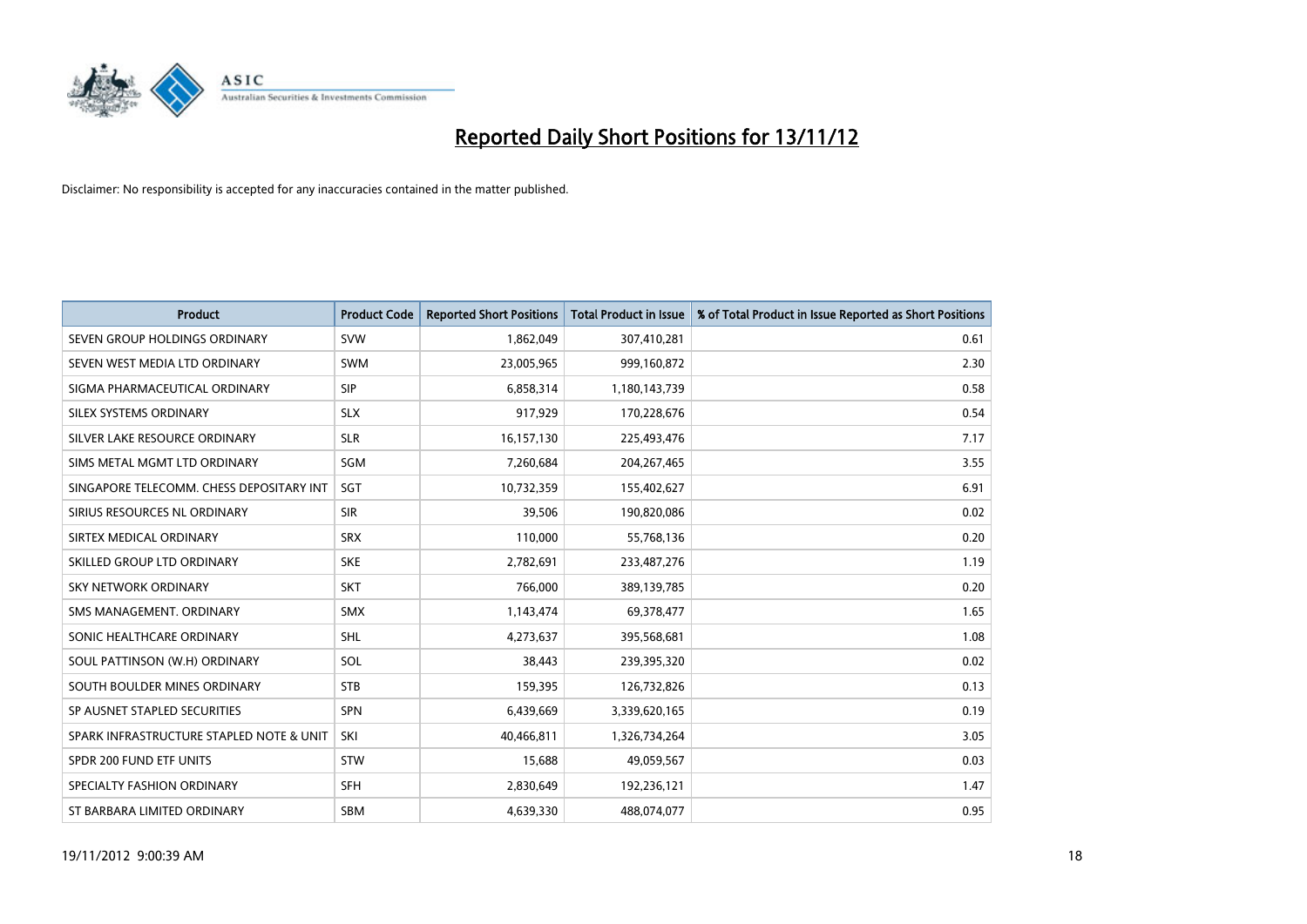

| <b>Product</b>                       | <b>Product Code</b> | <b>Reported Short Positions</b> | <b>Total Product in Issue</b> | % of Total Product in Issue Reported as Short Positions |
|--------------------------------------|---------------------|---------------------------------|-------------------------------|---------------------------------------------------------|
| STANMORE COAL LTD ORDINARY           | <b>SMR</b>          | 32,870                          | 200,492,804                   | 0.02                                                    |
| STARPHARMA HOLDINGS ORDINARY         | <b>SPL</b>          | 5,139,151                       | 283,640,060                   | 1.81                                                    |
| STHN CROSS MEDIA ORDINARY            | <b>SXL</b>          | 21,355,765                      | 704,858,524                   | 3.03                                                    |
| STOCKLAND UNITS/ORD STAPLED          | SGP                 | 18, 187, 278                    | 2,202,657,963                 | 0.83                                                    |
| STRAITS RES LTD. ORDINARY            | SRO                 | 640,600                         | 1,164,150,159                 | 0.06                                                    |
| <b>STW COMMUNICATIONS ORDINARY</b>   | SGN                 | 85,913                          | 396,818,970                   | 0.02                                                    |
| SUNCORP GROUP LTD ORDINARY           | <b>SUN</b>          | 7,181,351                       | 1,286,600,980                 | 0.56                                                    |
| SUNDANCE ENERGY ORDINARY             | <b>SEA</b>          | 282,571                         | 277,098,474                   | 0.10                                                    |
| SUNDANCE RESOURCES ORDINARY          | <b>SDL</b>          | 5,367,613                       | 3,052,227,034                 | 0.18                                                    |
| SUNLAND GROUP LTD ORDINARY           | <b>SDG</b>          | 18,391                          | 191,238,877                   | 0.01                                                    |
| SUPER RET REP LTD ORDINARY           | <b>SUL</b>          | 665,719                         | 196,382,811                   | 0.34                                                    |
| SYD AIRPORT STAPLED US PROHIBIT.     | <b>SYD</b>          | 9,659,801                       | 1,861,210,782                 | 0.52                                                    |
| SYRAH RESOURCES ORDINARY             | <b>SYR</b>          | 67,644                          | 133,869,590                   | 0.05                                                    |
| <b>TABCORP HOLDINGS LTD ORDINARY</b> | <b>TAH</b>          | 13,344,255                      | 734,015,737                   | 1.82                                                    |
| TANAMI GOLD NL ORDINARY              | <b>TAM</b>          | 648,780                         | 261,132,677                   | 0.25                                                    |
| TAP OIL LIMITED ORDINARY             | <b>TAP</b>          | 1,002,858                       | 241,295,311                   | 0.42                                                    |
| TASSAL GROUP LIMITED ORDINARY        | <b>TGR</b>          | 107,170                         | 146,304,404                   | 0.07                                                    |
| TATTS GROUP LTD ORDINARY             | <b>TTS</b>          | 3,291,633                       | 1,385,200,190                 | 0.24                                                    |
| <b>TELECOM CORPORATION ORDINARY</b>  | <b>TEL</b>          | 13,638,378                      | 1,857,548,099                 | 0.73                                                    |
| TELSTRA CORPORATION. ORDINARY        | <b>TLS</b>          | 20,825,332                      | 12,443,074,357                | 0.17                                                    |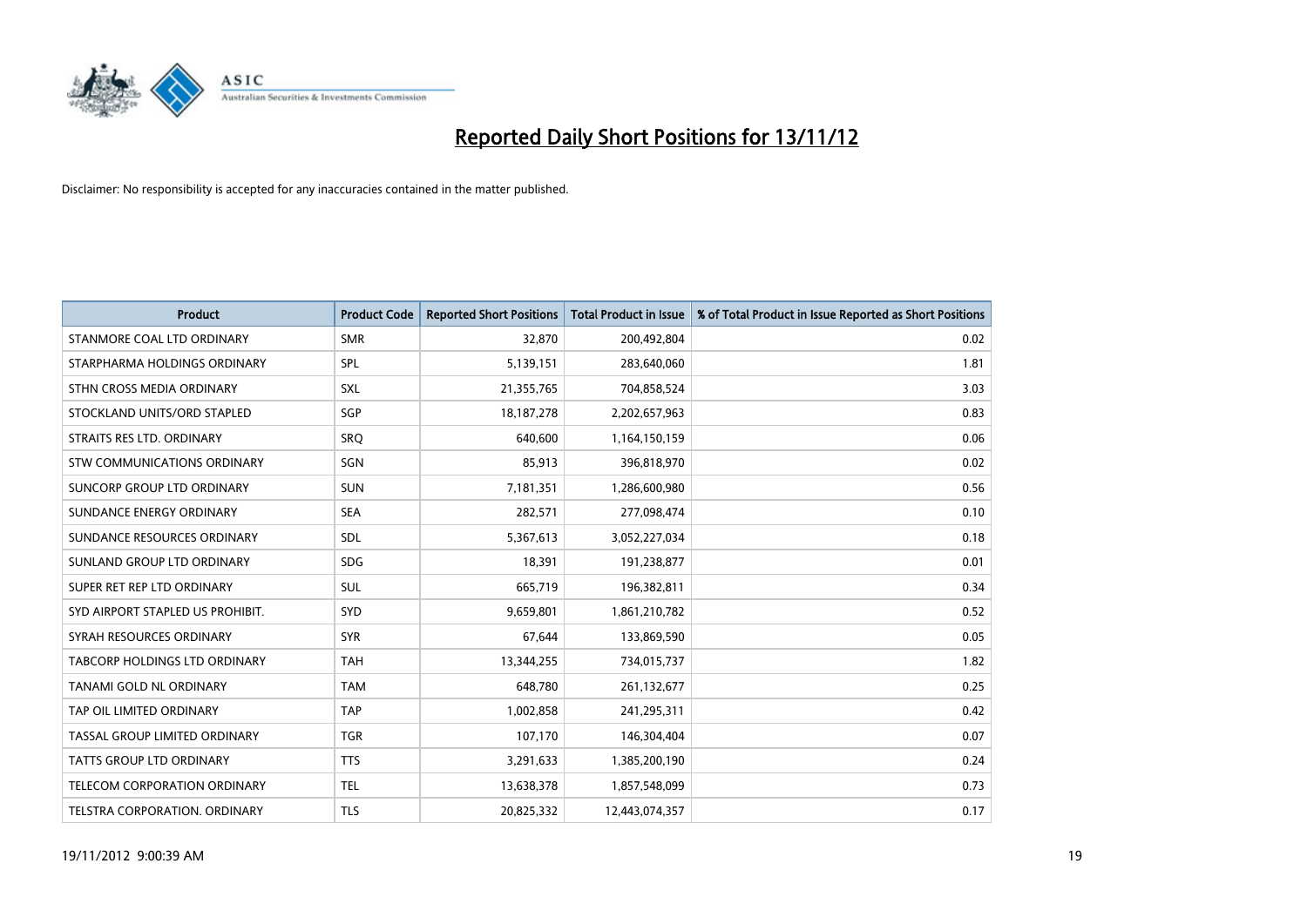

| <b>Product</b>                       | <b>Product Code</b> | <b>Reported Short Positions</b> | <b>Total Product in Issue</b> | % of Total Product in Issue Reported as Short Positions |
|--------------------------------------|---------------------|---------------------------------|-------------------------------|---------------------------------------------------------|
| TEN NETWORK HOLDINGS ORDINARY        | <b>TEN</b>          | 116,181,460                     | 1,437,204,873                 | 8.08                                                    |
| TERANGA GOLD CORP CDI 1:1            | <b>TGZ</b>          | 136,827                         | 163,612,019                   | 0.08                                                    |
| TFS CORPORATION LTD ORDINARY         | <b>TFC</b>          |                                 | 279,621,829                   | 0.00                                                    |
| THE REJECT SHOP ORDINARY             | <b>TRS</b>          | 2,655,945                       | 26,092,220                    | 10.18                                                   |
| THORN GROUP LIMITED ORDINARY         | <b>TGA</b>          | 17,977                          | 146,374,703                   | 0.01                                                    |
| TIGER RESOURCES ORDINARY             | <b>TGS</b>          | 2,148,779                       | 673,470,269                   | 0.32                                                    |
| TOLL HOLDINGS LTD ORDINARY           | <b>TOL</b>          | 27,722,599                      | 717,133,875                   | 3.87                                                    |
| TOX FREE SOLUTIONS ORDINARY          | <b>TOX</b>          | 177,859                         | 115,311,608                   | 0.15                                                    |
| TPG TELECOM LIMITED ORDINARY         | <b>TPM</b>          | 1,532,313                       | 793,808,141                   | 0.19                                                    |
| <b>TRADE ME GROUP ORDINARY</b>       | <b>TME</b>          | 174,373                         | 396,017,568                   | 0.04                                                    |
| TRANSFIELD SERVICES ORDINARY         | <b>TSE</b>          | 9,168,029                       | 512,457,716                   | 1.79                                                    |
| TRANSPACIFIC INDUST, ORDINARY        | <b>TPI</b>          | 2,391,972                       | 1,578,556,067                 | 0.15                                                    |
| TRANSURBAN GROUP TRIPLE STAPLED SEC. | <b>TCL</b>          | 8,574,746                       | 1,461,665,097                 | 0.59                                                    |
| TREASURY WINE ESTATE ORDINARY        | <b>TWE</b>          | 14,581,048                      | 647, 227, 144                 | 2.25                                                    |
| TROY RESOURCES LTD ORDINARY          | <b>TRY</b>          | 93,796                          | 91,318,649                    | 0.10                                                    |
| UGL LIMITED ORDINARY                 | UGL                 | 5,836,517                       | 166,315,038                   | 3.51                                                    |
| UNILIFE CORPORATION CDI 6:1          | <b>UNS</b>          | 186,282                         | 252,403,194                   | 0.07                                                    |
| UXC LIMITED ORDINARY                 | <b>UXC</b>          | 1,041,186                       | 308,056,885                   | 0.34                                                    |
| <b>VENTURE MINERALS ORDINARY</b>     | <b>VMS</b>          | 331,274                         | 287,320,170                   | 0.12                                                    |
| VIRGIN AUS HLDG LTD ORDINARY         | <b>VAH</b>          | 41,947,265                      | 2,210,197,600                 | 1.90                                                    |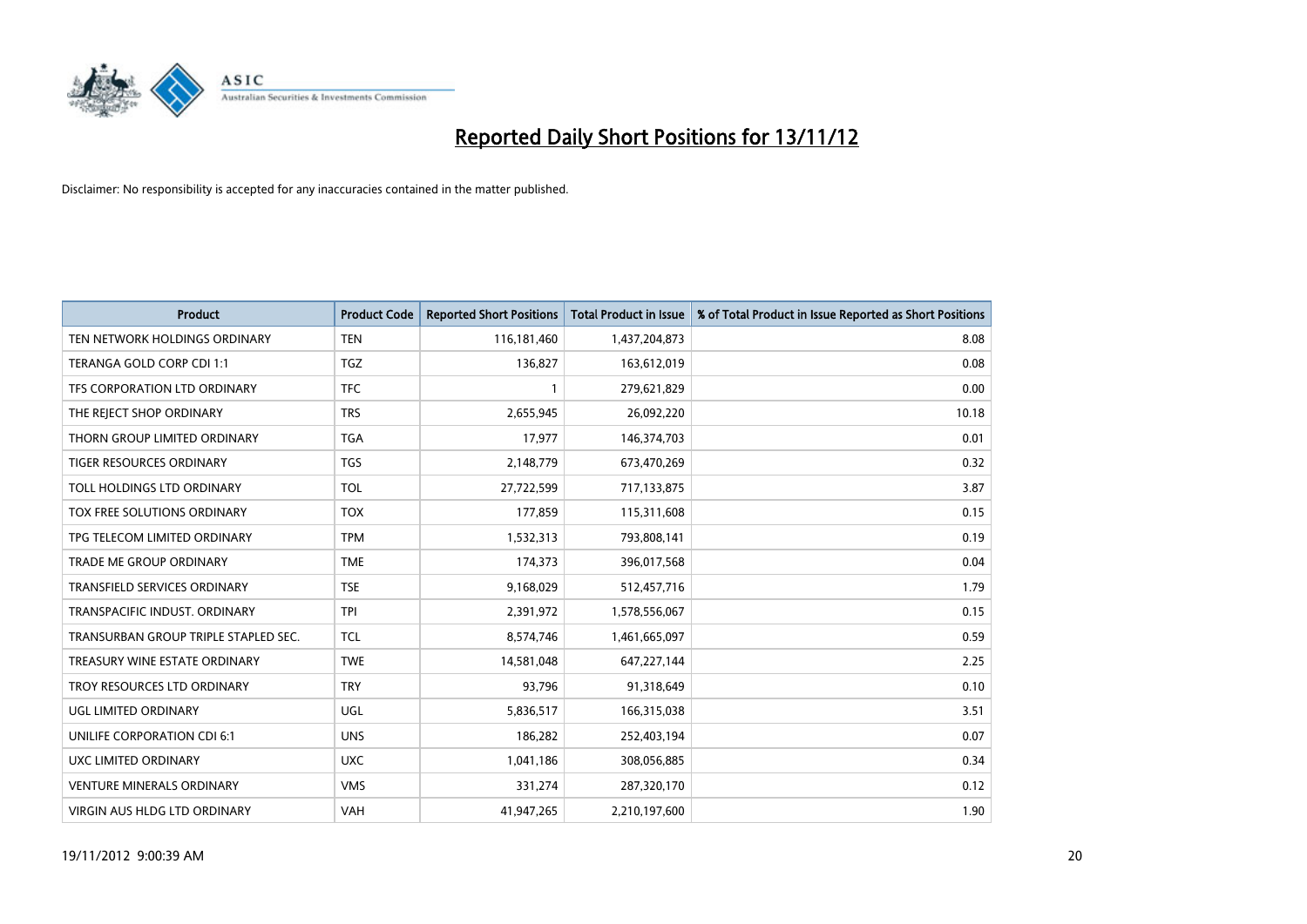

| <b>Product</b>                         | <b>Product Code</b> | <b>Reported Short Positions</b> | <b>Total Product in Issue</b> | % of Total Product in Issue Reported as Short Positions |
|----------------------------------------|---------------------|---------------------------------|-------------------------------|---------------------------------------------------------|
| VITERRA INC CDI 1:1                    | <b>VTA</b>          | 10                              | 68,629,939                    | 0.00                                                    |
| <b>VOCUS COMMS LTD ORDINARY</b>        | <b>VOC</b>          | 69,411                          | 74,776,058                    | 0.09                                                    |
| WATPAC LIMITED ORDINARY                | <b>WTP</b>          | 8,701                           | 184,332,526                   | 0.00                                                    |
| <b>WDS LIMITED ORDINARY</b>            | <b>WDS</b>          | 7                               | 144,740,614                   | 0.00                                                    |
| WEBIET LIMITED ORDINARY                | <b>WEB</b>          | 298,969                         | 71,065,929                    | 0.42                                                    |
| WESFARMERS LIMITED ORDINARY            | <b>WES</b>          | 28,061,800                      | 1,006,587,637                 | 2.79                                                    |
| WESFARMERS LIMITED PARTIALLY PROTECTED | <b>WESN</b>         | 1,162,872                       | 150,551,173                   | 0.77                                                    |
| <b>WESTERN AREAS NL ORDINARY</b>       | <b>WSA</b>          | 12,632,684                      | 179,735,899                   | 7.03                                                    |
| WESTERN DESERT RES. ORDINARY           | <b>WDR</b>          | 284,123                         | 337,723,537                   | 0.08                                                    |
| WESTFIELD GROUP ORD/UNIT STAPLED SEC   | <b>WDC</b>          | 4,465,629                       | 2,249,809,558                 | 0.20                                                    |
| WESTFIELD RETAIL TST UNIT STAPLED      | <b>WRT</b>          | 18,132,883                      | 3,054,166,195                 | 0.59                                                    |
| <b>WESTPAC BANKING CORP ORDINARY</b>   | <b>WBC</b>          | 33,168,418                      | 3,081,105,007                 | 1.08                                                    |
| WHITE ENERGY COMPANY ORDINARY          | <b>WEC</b>          | 851,742                         | 322,974,494                   | 0.26                                                    |
| <b>WHITEHAVEN COAL ORDINARY</b>        | <b>WHC</b>          | 52,534,752                      | 1,014,164,422                 | 5.18                                                    |
| WHK GROUP LIMITED ORDINARY             | <b>WHG</b>          | 3,500,000                       | 265,200,652                   | 1.32                                                    |
| WINDIMURRA VANADIUM ORDINARY           | <b>WVL</b>          | 163,685                         | 154,278,674                   | 0.11                                                    |
| WOODSIDE PETROLEUM ORDINARY            | <b>WPL</b>          | 1,395,266                       | 823,910,657                   | 0.17                                                    |
| WOOLWORTHS LIMITED ORDINARY            | <b>WOW</b>          | 4,653,779                       | 1,240,314,655                 | 0.38                                                    |
| <b>WORLEYPARSONS LTD ORDINARY</b>      | <b>WOR</b>          | 6,863,429                       | 242,949,873                   | 2.83                                                    |
| <b>WOTIF.COM HOLDINGS ORDINARY</b>     | <b>WTF</b>          | 10,092,937                      | 211,736,244                   | 4.77                                                    |